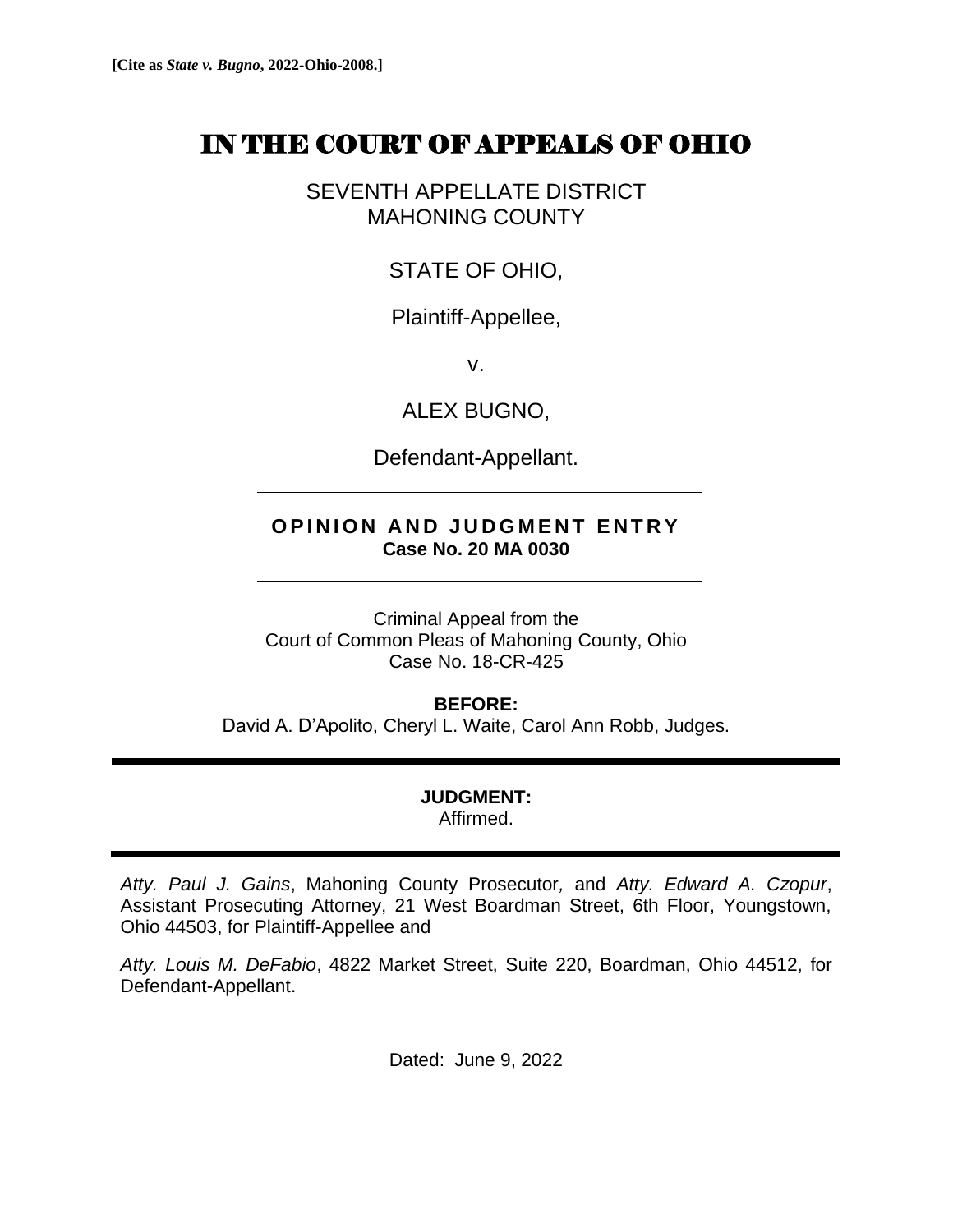### **D'Apolito, J.**

Appellant, Alex Bugno, appeals from the February 6, 2020 judgment of the Mahoning County Court of Common Pleas convicting him for compelling prostitution and pandering obscenity involving a minor following a trial by jury and sentencing him to a total of 17 years in prison and labeling him a Tier II Sex Offender or Child-Victim Offender. On appeal, Appellant raises various arguments, including: that the trial court erred in denying his motions to suppress and sever; that the prosecutor engaged in misconduct; that the court should not have admitted certain testimony; and that Appellee, the State of Ohio, presented insufficient evidence and that his convictions are against the manifest weight of the evidence.Finding no reversible error, we affirm.

### **FACTS AND PROCEDURAL HISTORY**

**[12]** On April 19, 2018, Appellant was indicted by the Mahoning County Grand Jury on 34 felony counts involving sex crimes: counts one through six, pandering obscenity involving a minor; counts seven through 20, compelling prostitution; and counts 21 through 34, importuning. Appellant retained counsel, entered a not guilty plea, and waived his right to a speedy trial.

A superseding indictment was issued on February 21, 2019 which contained the original 34 counts plus one additional charge: count 35, pandering obscenity involving a minor. Specifically, counts one through six (pandering obscenity involving a minor) and counts 21 through 34 (importuning) were ultimately dismissed. This appeal centers on the charges that proceeded to a trial by jury, namely: counts seven through 20 (compelling prostitution, felonies of the third degree, in violation of R.C. 2907.21(A)(2)(b) and (c)); and count 35 (pandering obscenity involving a minor, a felony of the second degree, in violation of R.C. 2907.321(A)(3)).

The criminal conduct alleged in counts seven through 20 stemmed from activity that occurred from February 1, 2014 through June 21, 2014 in which Appellant allegedly paid two juvenile males, R.O. and M.W., for oral sex. The criminal conduct alleged in count 35 stemmed from activity that occurred between January 10, 2011 through July 10, 2014 in which Appellant allegedly made a pornographic video, found during a search of a computer by State agents, which depicted Appellant performing oral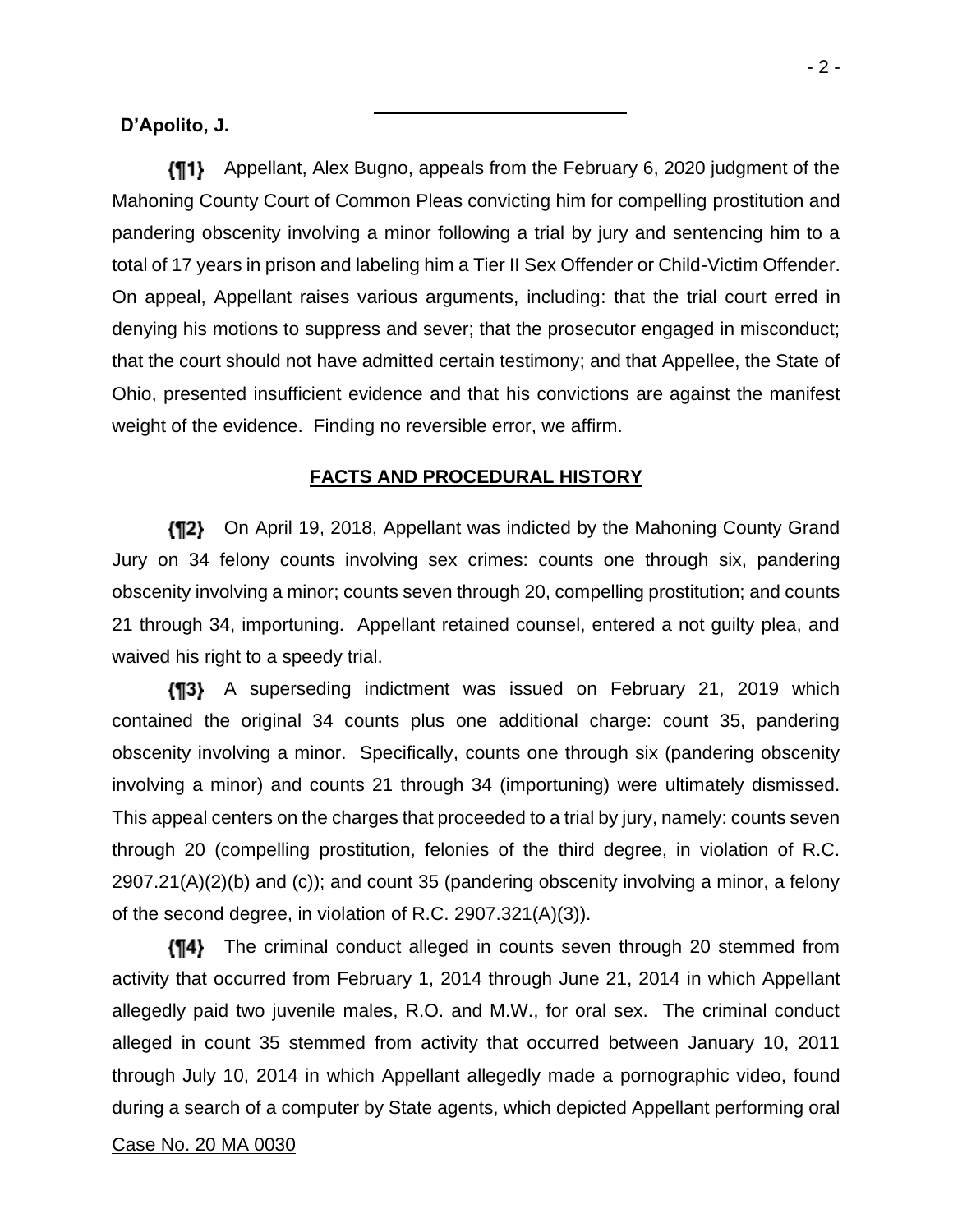sex on a juvenile male, M.C. The boys were around 15 to 17 years old during the time of the offenses.

Appellant, through his retained counsel, entered a not guilty plea to the superseding indictment and again waived his right to a speedy trial. On February 25, 2019, Appellant filed a motion for relief from improper joinder.

**{¶6}** On March 12, 2019, Appellant filed a motion to suppress evidence seized as a result of search warrants executed at Appellant's business, Bugno Towing, and of a computer found at the business. The State filed a response.

A hearing on Appellant's motion to suppress and motion for relief from improper joinder was held on April 18, 2019. The State presented two witnesses: Officer James Rowley, with the Youngstown Police Department ("YPD"); and Special Agent Ed Carlini, with the Ohio Bureau of Criminal Investigation ("BCI").<sup>1</sup>

**{¶8}** The trial court overruled Appellant's motion for relief from improper joinder on May 15, 2019. The parties submitted supplemental briefing regarding the motion to suppress on June 3, 2019. On July 1, 2019, the court overruled Appellant's motion to suppress.

On December 23, 2019, Appellant filed a renewed motion for relief from improper joinder. The State filed a response. On January 8, 2020, the trial court sustained Appellant's motion for relief from improper joinder. The court ordered that counts one through six shall be severed from counts seven through 35.

On January 13, 2020, Appellant filed a motion for relief from improper joinder as to count 35. The State filed an opposition indicating it complied with the rules of criminal procedure and that the defense failed to establish any prejudice. The trial court overruled Appellant's motion.

 $\{\P11\}$  A trial by jury commenced on January 15, 2020.

The State presented 35 exhibits and 14 witnesses: Officer James Rowley, Lieutenant Brian Flynn, Officer Anthony Marzullo, and Officer Jacob Short, with YPD; Whitney Voss, a forensic scientist with BCI; Dr. Pradeep Mathur, a child psychiatrist at Belmont Pines; Clarice Cowgill and Heather Karl, BCI cyber-crimes unit special agents;

<sup>1</sup> On appeal, regarding the motion to suppress, Appellant only takes issue with the search warrants themselves.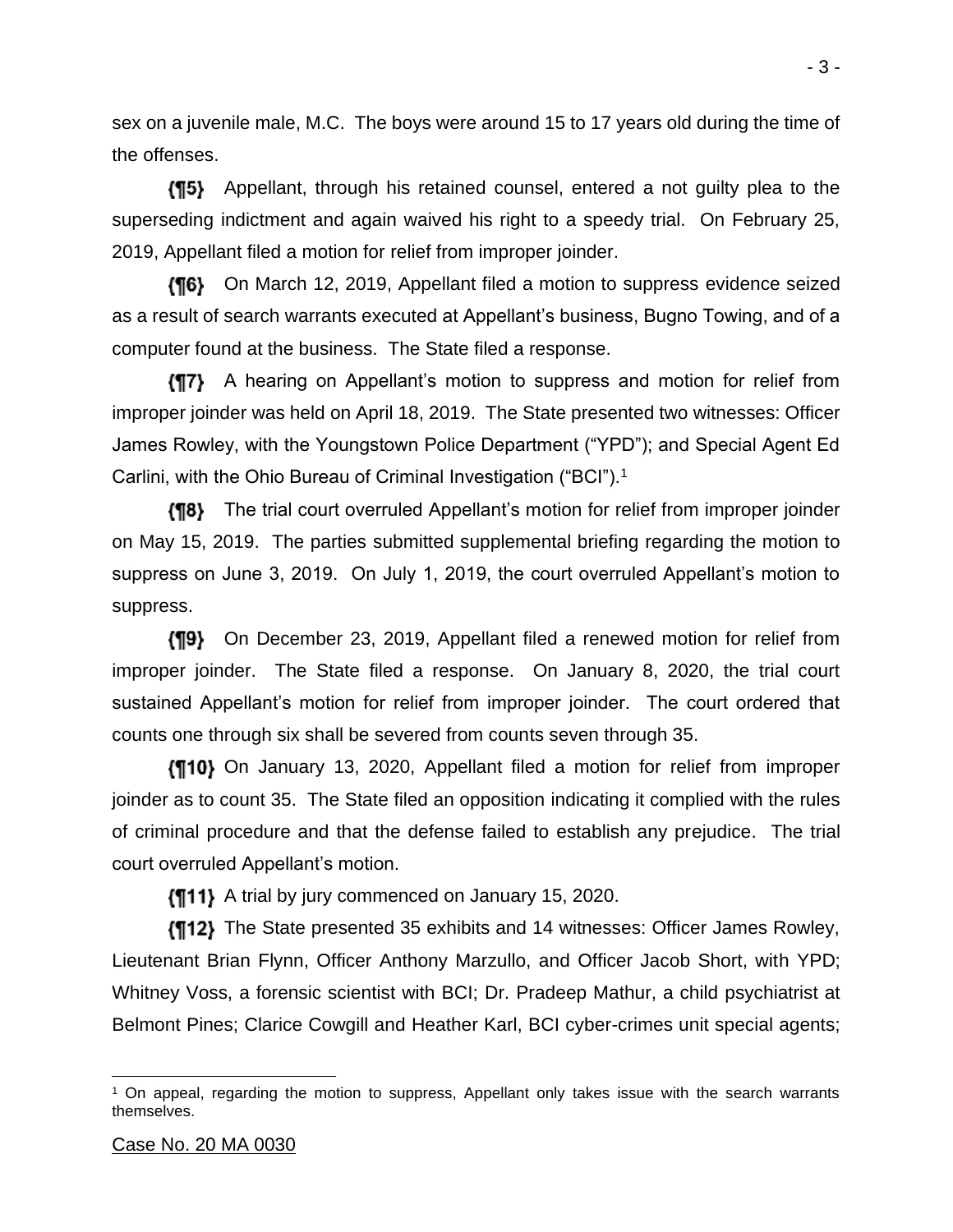Christine Ross, criminal intelligence analyst and forensic artist at BCI; R.O.'s father; R.O.; M.W.; Officer Charles Hillman, with the Boardman Police Department; and Christopher Michael Mullins, a Bugno Towing prior employee.<sup>2</sup>

This matter began on June 21, 2014 when Appellant called YPD to report a criminal damaging incident that occurred at his business, Bugno Towing, located at 1101 East Indianola Avenue, Youngstown, Ohio. Three vehicles in Appellant's tow yard had been shot with BB guns. Appellant later reviewed security footage. Appellant determined that R.O. was one of the individuals involved in the BB gun incident. Appellant then called R.O.'s father, who later confronted his son.

During that discussion, R.O. was upset and shaking. R.O. revealed to his father that Appellant had been paying him for oral sex. R.O. ran to the second floor of his family's home, grabbed his father's shotgun, and attempted suicide. Fortunately, his father stopped him. R.O. was later taken to Belmont Pines for psychiatric treatment. R.O.'s father was also shown photographs made from a video in which Appellant is seen performing oral sex on M.C. (State's Exhibit 1).

M.W. testified that he grew up with R.O. and M.C. and that they had been friends since childhood. M.W., R.O., and M.C. would spend time at Appellant's Indianola business. In early 2014, M.C. told M.W. that Appellant would pay them money to "pretty much have his way with us." (1/15/2020 Jury Trial T.p., p. 994). M.W. initially rejected the idea.

M.W. recounted a specific day where he was at Appellant's Indianola business with M.C. and others. Appellant suggested they go to his other business location, Bugno Towing, located at 535 North Garland Avenue, Youngstown, Ohio. M.W. agreed. After they arrived, Appellant asked M.W. if he wanted to have some more fun and Appellant gave him pills. M.W. took the pills and "the night ended up taking us [M.W., R.O., and M.C.] getting naked and [Appellant] paying us \$500 each to perform sexual acts on us." (*Id.* at p. 998). This same type of incident occurred multiple times thereafter, i.e., approximately 10 to 15 times between February and June of 2014, and at least once a month during that timeframe. Appellant would sometimes give the boys pills during the sexual abuse.

<sup>2</sup> M.C. did not testify at trial.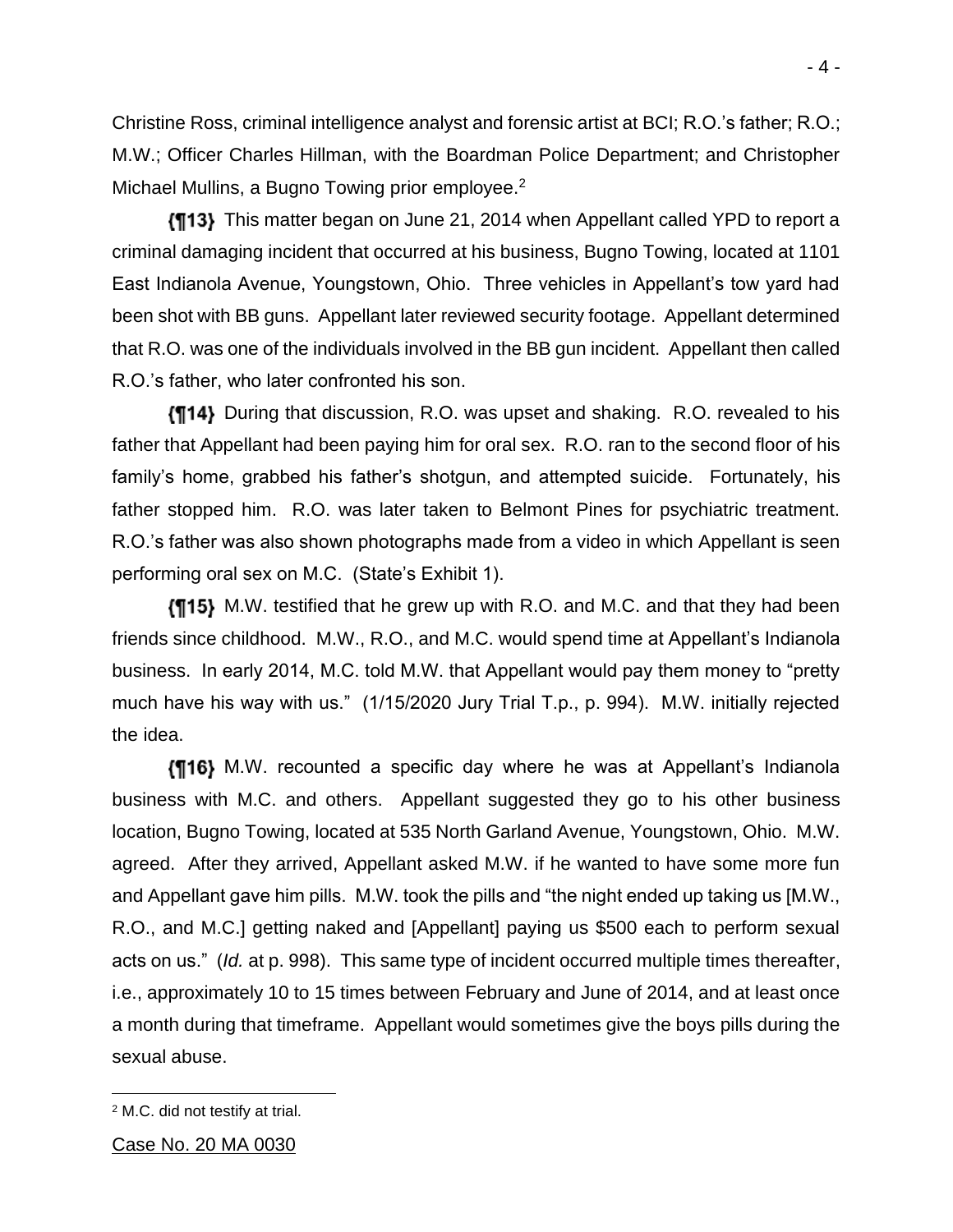M.W. explained that Appellant would either call or text the boys in order to set up the sexual encounters. Most of the incidents took place at the Indianola business location because "[i]t was easy to hide what was going on" due to the layout of the building. (*Id.* at p. 1005). During one incident, Appellant told M.W. that the sexual encounter was going to be livestreamed on the internet and that he would pay him more because of that. In addition to paying the boys to perform oral sex on them, Appellant would also pay them to do other things, as he "like[d] to be peed on, or to be slapped around." (*Id.* at p. 1009).

M.W. also discussed the night in which he was part of the group that vandalized Appellant's business. Not realizing that the vandalism had occurred, Appellant called M.W. and other boys to come to his shop. M.W., R.O., and another juvenile male, B.L., went to Appellant's shop and performed sex acts. The boys returned to R.O.'s house where they spent the night. The next morning, R.O.'s father heard about the vandalism and R.O. told him about the sexual abuse that had been taking place. M.W. indicated that R.O. attempted suicide. M.W. then left R.O.'s house and went home to inform his parents with regard to what had been happening with Appellant.

**{¶19}** Thereafter, M.W. made a Facebook post denying that any sexual abuse had occurred. M.W. made the post because the sexual abuse information was being spread among the public by M.C. M.W. did not tell the truth in the Facebook post because he felt ashamed and embarrassed. M.W. was adamant, however, that the sexual abuse did in fact occur.

**{¶20}** According to R.O., he began spending time at Bugno Towing when he was about 10 years old because it was close to his house and his father had worked there. Like M.W., R.O. recalled M.C. bringing up the potential to perform sex acts for Appellant for money during February 2014 when he was around 15 years old. R.O. told the same version of events as M.W. regarding Appellant's sexual abuse, i.e., how Appellant would set up the incidents via phone calls or text messages; Appellant would tell the boys to take their clothes off so he could perform oral sex on them; Appellant paid each boy \$500; Appellant paid extra for video recordings; the sexual abuse was recorded at least 10 times; Appellant would give the boys pills prior to the sexual incidents; and these incidents reoccurred at least once per month from February to June of 2014.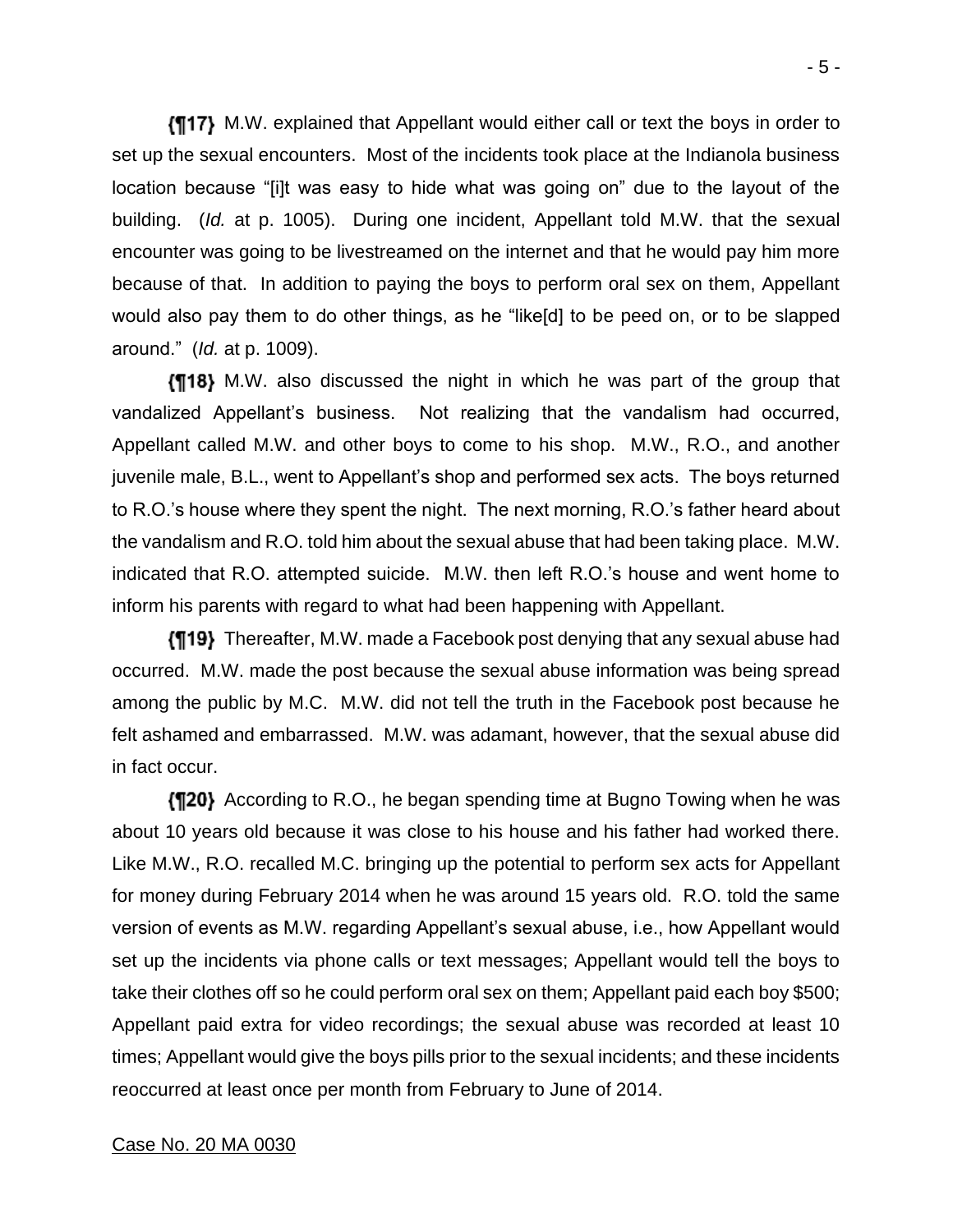Officer Rowley testified that Appellant had called YPD regarding the criminal damaging incident at his business. A few days later, R.O.'s father called YPD reporting that Appellant had sexually abused his son. Officer Rowley later interviewed R.O. at Belmont Pines where he had been taken for treatment after the sexual abuse was discovered and after he had attempted suicide. R.O. informed Officer Rowley of another victim, M.W., during the initial interview. M.W. was also interviewed and reported being a victim of Appellant's sexual abuse. Officer Rowley determined that the incidents occurred at Bugno Towing and contacted BCI for further assistance.

**{¶22}** Search warrants were subsequently obtained for Appellant's businesses. The searches resulted in the seizure of a number of electronic devices and pills. A subsequent search of the electronics revealed a video of Appellant performing oral sex on M.C. which was played for the jury. (State's Exhibit 1). The pills were sent to BCI for testing. Some of the pills were revealed to contain morphine, oxycodone, hydrocodone, and opioids. Phone records were also examined in the investigation. Between January and June of 2014, Appellant had contacted R.O. 569 times and M.W. 445 times.

**{¶23}** Dr. Mathur treated R.O. at Belmont Pines following his suicide attempt. Dr. Mathur testified R.O. was upset about the sexual abuse caused by Appellant. Dr. Mathur referred the abuse to Children's Services. The referral included the fact that Appellant was the individual who sexually abused R.O.

At the conclusion of the State's case, Appellant moved for an acquittal pursuant to Crim.R. 29, which was overruled by the trial court.

Appellant presented 25 exhibits and 11 witnesses: Richard Brooks Douglass, an attorney who took business trips with Appellant; Rodney DeRicco, a friend of Appellant's; Melissa Dunlap, Arthur Richards, Kathleen DePizzo, Skyler Hergenrader, Beth Proffitt, and David Pratt, Bugno Towing prior employees; Robert Maclarren, who lived at Bugno Towing; Christopher Michael Bugno, Appellant's father; and Martha Heffron, who has known Appellant since he was a baby.

Appellant's witnesses who had worked for him testified they never observed any improper sexual activity regarding Appellant and the boys. Attorney Douglass testified he and Appellant were out of the country during various times from February to June of 2014.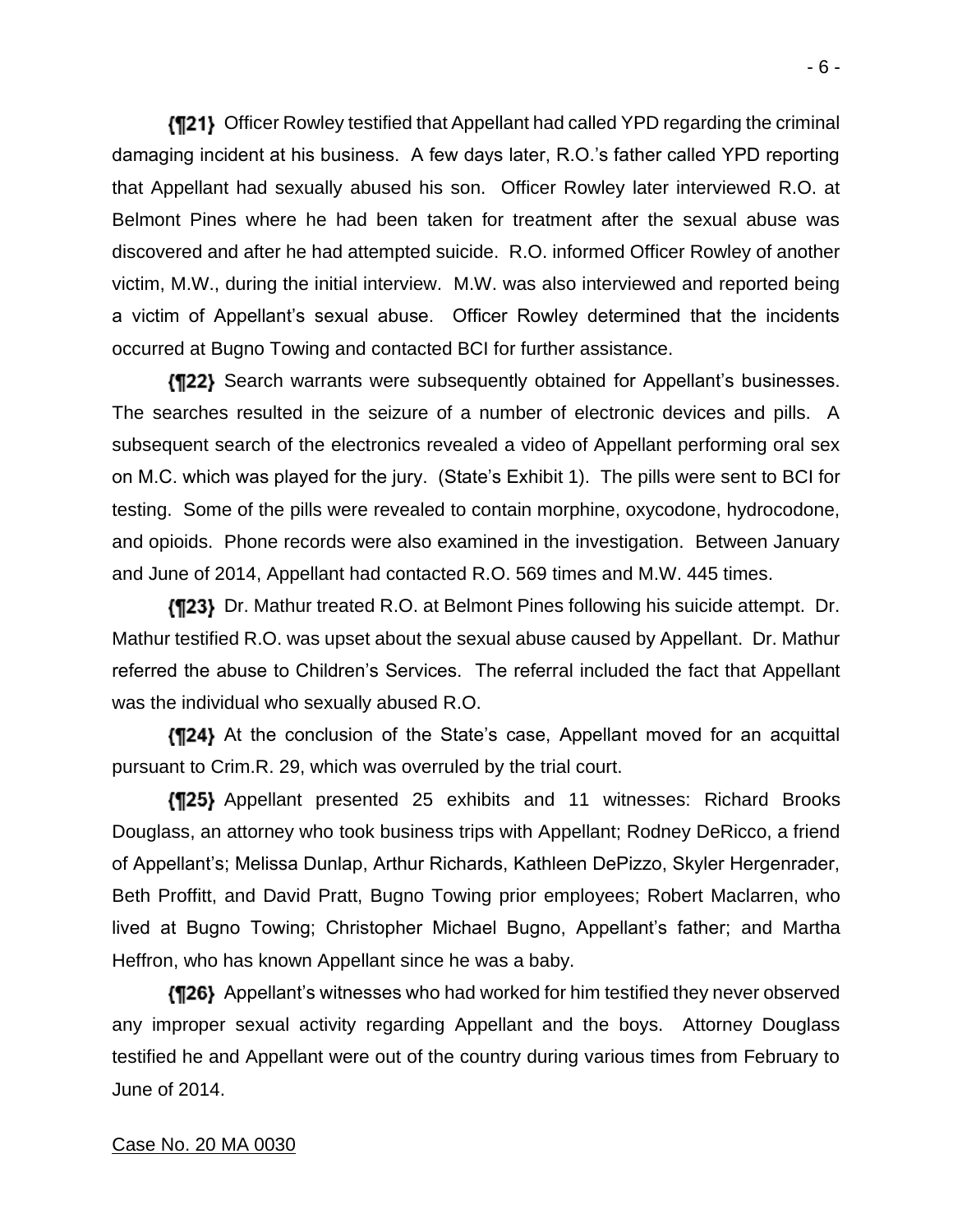At the conclusion of all of the evidence, Appellant renewed the Crim.R. 29 motion for acquittal, which was overruled by the trial court.

The jury found Appellant guilty on all counts of compelling prostitution and on one count of pandering obscenity involving a minor as charged in the superseding indictment.

On January 31, 2020, Appellant filed a motion for new trial and a renewed motion for judgment of acquittal. The trial court overruled both motions.

**(130)** On February 6, 2020, the trial court sentenced Appellant to a term of three years on each of the compelling prostitution charges and five years on the pandering obscenity involving a minor charge. The court ordered that the sentences in counts 7, 13, 14, 20, and 35 be served consecutively to one another but concurrently with the remaining counts 8, 9, 10, 11, 12, 15, 16, 17, 18, and 19 for a total term of 17 years in prison. The court labeled Appellant a Tier II Sex Offender or Child-Victim Offender and notified him that post-release control is mandatory for five years.

Appellant, through appointed counsel, filed a timely appeal and raises six assignments of error.

## **ASSIGNMENT OF ERROR NO. 1**

**THE TRIAL COURT ERRED IN DENYING APPELLANT'S MOTION TO SUPPRESS AS IT RELATED TO THE SEARCH AND SEIZURE OF ITEMS AT THE E. INDIANOLA ADDRESS AND THE COMPUTER AS THE SEARCH WARRANTS WERE FATALLY DEFECTIVE AS EACH FAILED TO AUTHORIZE THE SEIZURE OF ANY ITEM AND EACH FAILED TO COMPLY WITH THE PARTICULARITY REQUIREMENT OF THE FOURTH AMENDMENT TO THE UNITED STATES CONSTITUTION AND ARTICLE I, SECTION 14 OF THE OHIO CONSTITUTION.**

**IT32)** In his first assignment of error, Appellant argues that the search warrants were fatally defective.<sup>3</sup> Appellant alleges the trial court erred in denying his motion to

<sup>&</sup>lt;sup>3</sup> Four search warrants were issued in this case and all were discussed at the suppression hearing. Subsequent to that hearing, the defense withdrew its motion relative to two of the warrants (Clingan Road and Garland Avenue properties). As such, the trial court was only asked to decide the issues relative to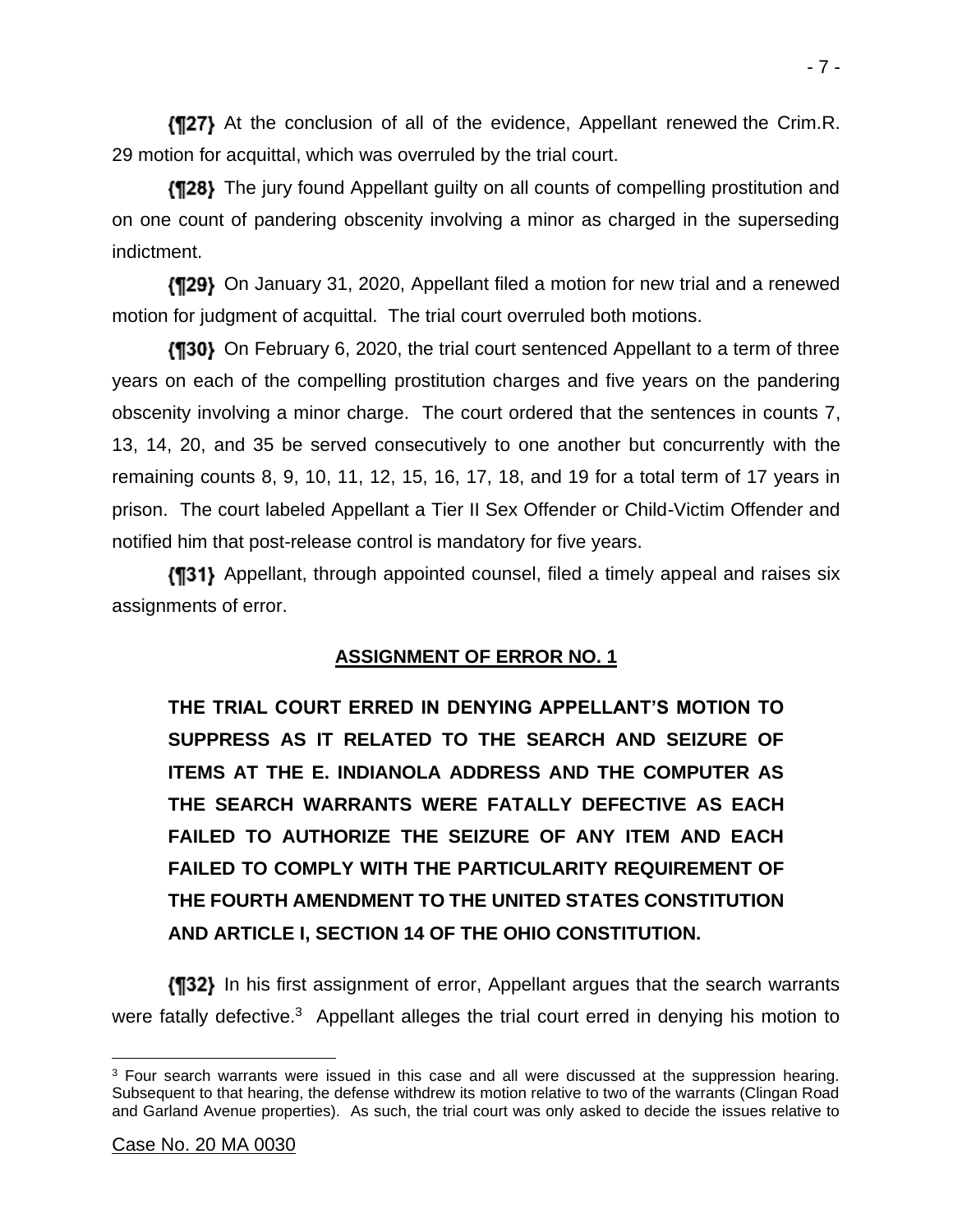suppress regarding the search of the East Indianola address and the subsequent search and seizure of the laptop computer which was found and taken from that address.

A trial court's decision to deny a motion to suppress involves a mixed question of law and fact: legal questions are reviewed de novo, but factual issues are rarely disturbed as the trial court is the fact-finder at the suppression hearing and occupies the best position to evaluate witness credibility. *State v. Roberts*, 110 Ohio St.3d 71, 2006-Ohio-3665, 850 N.E.2d 1168, ¶ 100. In other words, an appellate court must accept the trial court's findings of fact if they are supported by competent, credible evidence; upon accepting the facts as true, the appellate court independently determines, without deferring to the trial court's conclusion, whether the facts satisfy the applicable legal standard. *State v. Burnside*, 100 Ohio St.3d 152, 2003-Ohio-5372, 797 N.E.2d 71, ¶ 8.

The Fourth Amendment imposes a reasonableness standard on the exercise of discretion by government officials. *State v. Mays*, 119 Ohio St.3d 406, 2008-Ohio-4539, 894 N.E.2d 1204, ¶ 12, citing *Delaware v. Prouse*, 440 U.S. 648, 653-654, 99 S.Ct. 1391, 59 L.Ed.2d 660 (1990). The permissibility of a particular law enforcement practice is judged by balancing its intrusion on the individual's Fourth Amendment interests against its promotion of legitimate governmental interests. *Id.* citing *Prouse* at 654, 99 S.Ct. 1391, 59 L.Ed.2d 660.

The Fourth Amendment to the United States Constitution protects "the right of the people to be secure in their persons, houses, papers, and effects, against unreasonable searches and seizures," and provides that "no warrants shall issue, but upon probable cause, supported by oath or affirmation, and particularly describing the place to be searched, and the persons or things to be seized." Ohio Constitution, Article I, Section 14, is

the search of the East Indianola address and the subsequent search of the laptop computer taken from that location.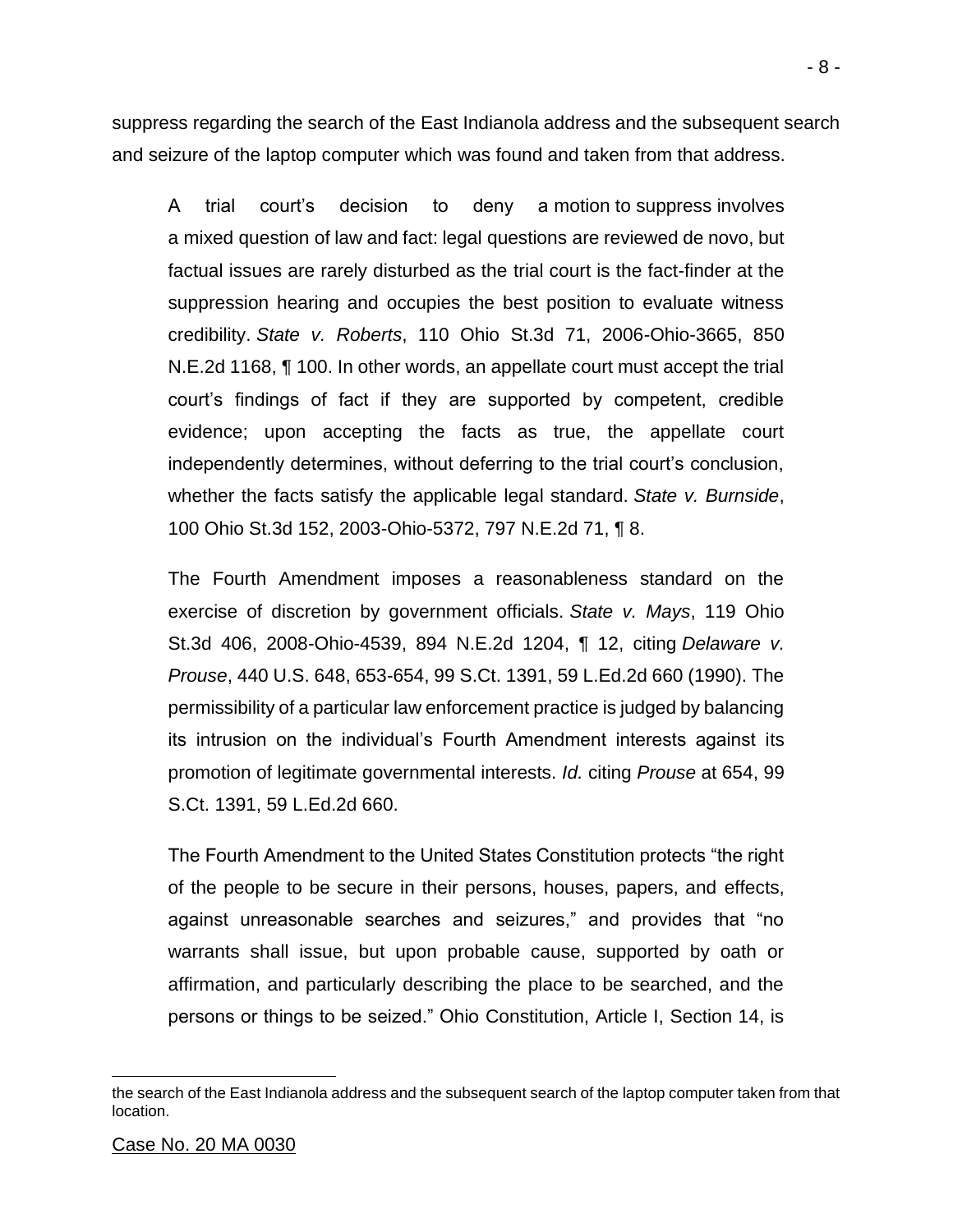nearly identical to its federal counterpart. *State v. Kinney*, 83 Ohio St.3d 85, 87, 698 N.E.2d 49 (1998).

For a search or seizure to be reasonable under the Fourth Amendment, it must be based upon probable cause and executed pursuant to a warrant. See *Katz v. United States*, 389 U.S. 347, 88 S.Ct. 507, 19 L.Ed.2d 576 (1967). This requires a two-step analysis: First, there must be probable cause. If probable cause exists, then a search warrant must be obtained unless an exception to the warrant requirement applies. If the state fails to satisfy either step, the evidence seized in the unreasonable search must be suppressed. *Mapp v. Ohio*, 367 U.S. 643, 657, 81 S.Ct. 1684, 6 L.Ed.2d 1081 (1961).

Probable cause exists when a reasonably prudent person would believe that there is a fair probability that the place to be searched contains evidence of a crime. *Illinois v. Gates*, 462 U.S. 213, 246, 103 S.Ct. 2317, 76 L.Ed.2d 527 (1983). However, "(f)inely tuned standards such as proof beyond a reasonable doubt or by a preponderance of the evidence, useful in formal trials, have no place in the (probable-cause) decision." *Id.* at 235, 103 S.Ct. 2317. "The probable-cause standard is incapable of precise definition or quantification into percentages because it deals with probabilities and depends on the totality of the circumstances." *Maryland v. Pringle*, 540 U.S. 366, 370-71, 124 S.Ct. 795, 157 L.Ed.2d 769 (2003). "The substance of all the definitions of probable cause is a reasonable ground for belief of guilt, (\* \* \*) and that the belief of guilt must be particularized with respect to the person to be searched or seized (\* \* \*)." *Id.*, citing *Ybarra v. Illinois*, 444 U.S. 85, 91, 100 S.Ct. 338, 62 L.Ed.2d 238 (1979).

*State v. Smith*, 7th Dist. Columbiana No. 20 CO 0022, 2021-Ohio-3330, ¶ 30-34.

[Thus,] [p]ursuant to the Fourth Amendment, only warrants "particularly describing the place to be searched and the person or things to be seized" may issue. "The manifest purpose of this particularity requirement was to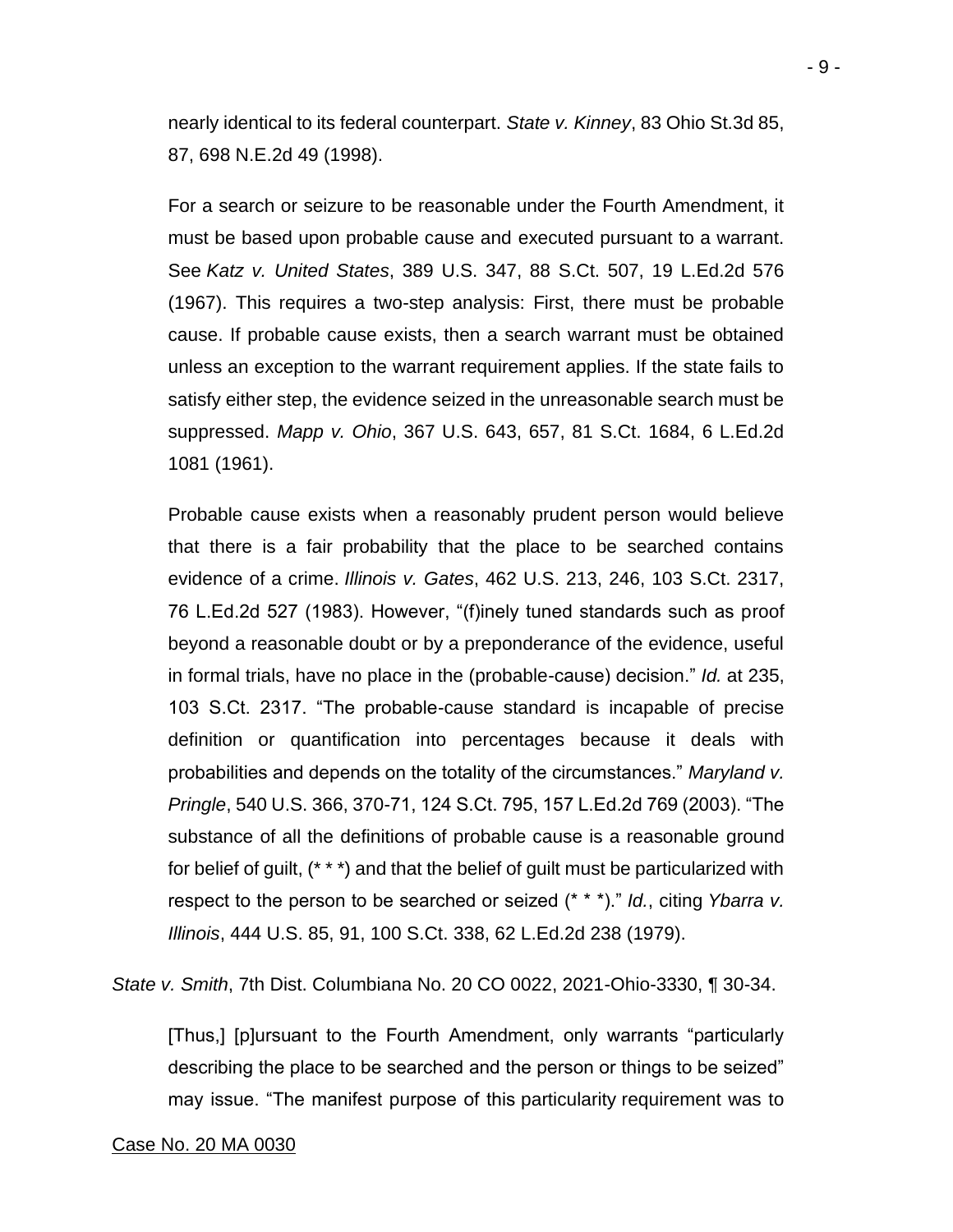prevent general searches. (\* \* \*) (T)he requirement ensures that the search will be carefully tailored to its justifications, and will not take on the character of the wide-ranging exploratory searches the Framers intended to prohibit." *Maryland v. Garrison,* 480 U.S. 79, 84, 107 S.Ct. 1013, 94 L.Ed.2d 72 (1987).

*State v. Wallace*, 7th Dist. Mahoning Nos. 11 MA 137-145, 149-155, 146, 147, 148, 2012- Ohio-6270, ¶ 32.

In determining whether a search warrant satisfies the Fourth Amendment's particularity requirement, reviewing courts employ a standard of practical accuracy rather than technical precision. *United States v. Otero* (C.A.10, 2009), 563 F.3d 1127, 1132. "(A) search warrant is not to be assessed in a hypertechnical manner (and need not satisfy the) '(t)echnical requirements of elaborate specificity once exacted under common law pleadings.'" *United States v. Srivastava* (C.A.4, 2008), 540 F .3d 277, 289, quoting *United States v. Ventresca,* 380 U.S. 102, 108 (1965). A search warrant will be held sufficiently particular when it enables a searcher to reasonably ascertain and identify the things authorized to be seized. *United States v. Riccardi* (C.A.10, 2005), 405 F.3d 852, 862. "The common theme of all descriptions of the particularity standard is that the warrant must allow the executing officer to distinguish between items that may and may not be seized." *United States v. Leary* (C.A.10, 1988), 846 F.2d 592, 600, fn. 12.

*State v. Gonzales*, 3rd Dist. Seneca Nos. 13-13-31 and 13-13-32, 2014-Ohio-557, ¶ 32.

**{¶33}** The United States Supreme Court made clear its position on search warrants incorporating other documents, including affidavits:<sup>4</sup>

We do not say that the Fourth Amendment prohibits a warrant from crossreferencing other documents. Indeed, most Courts of Appeals have held

<sup>4</sup> Appellant's position that other documents cannot be referenced by and/or incorporated into a search warrant is misplaced as he relies on case law that pre-dates *Groh v. Ramirez*, 540 U.S. 551, 124 S.Ct. 1284 (2004).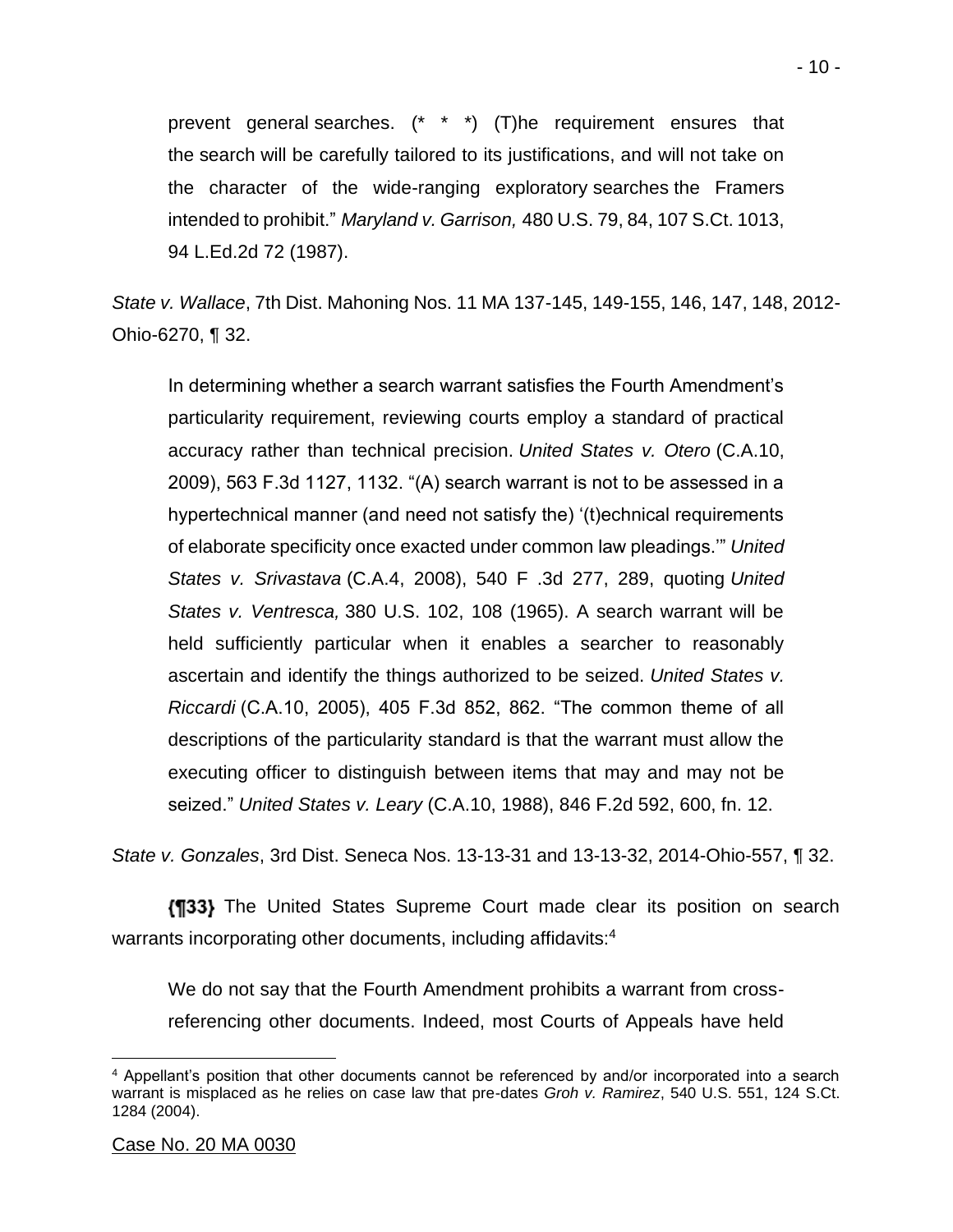that a court may construe a warrant with reference to a supporting application or affidavit if the warrant uses appropriate words of incorporation, and if the supporting document accompanies the warrant. See, *e.g., United States v. McGrew,* 122 F.3d 847, 849–850 (C.A.9 1997); *United States v. Williamson,* 1 F.3d 1134, 1136, n. 1 (C.A.10 1993); *United States v. Blakeney,* 942 F.2d 1001, 1025–1026 (C.A.6 1991); *United States v. Maxwell,* 920 F.2d 1028, 1031 (C.A.D.C.1990); *United States v. Curry,* 911 F.2d 72, 76–77 (C.A.8 1990); *United States v. Roche,* 614 F.2d 6, 8 (C.A.1 1980). \* \* \*

*Groh, supra,* at 557-58.

Since *Groh*, the idea that a search warrant can cross-reference other documents, including affidavits, has been routinely upheld:

As a general rule, a supporting affidavit or document may be read together with (and considered part of) a warrant that otherwise lacks sufficient particularity "if the warrant uses appropriate words of incorporation, and if the supporting document accompanies the warrant." *Groh,* 540 U.S. at 557- 58, 124 S.Ct. 1284.

*United States v. Hurwitz*, 459 F.3d 463, 470-471 (4th Cir.2006); *see also State v. Craw*, 3rd Dist. Mercer No. 10-17-09, 2018-Ohio-1769; *State v. Johnson*, 2nd Dist. Greene No. 2019-CA-64, 2020-Ohio-4159.

Appellant claims the warrant to search his Indianola business violated the Fourth Amendment because it did not include a "command to seize" section. Appellant is correct that the warrant alone does not contain any description of property to be seized. However, Appellant ignores the relevant case law and the affidavit of Special Agent Ed Carlini incorporated into the warrant by reference.

**(136)** Specifically, the warrant states in part: "Based on my [the issuing judge's] review of affidavit(s) having been made before me by Special Agent Ed Carlini, Ohio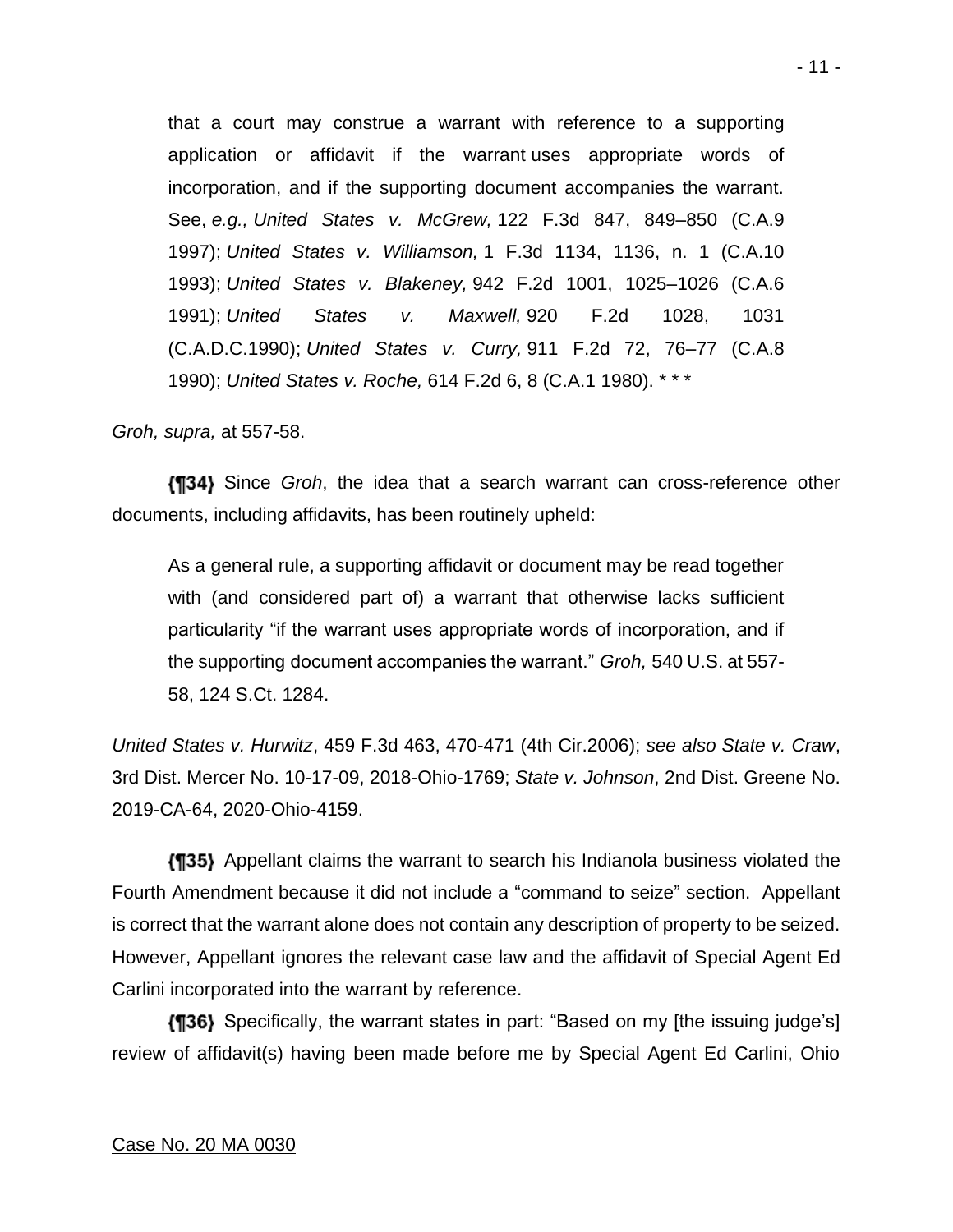Bureau of Criminal Investigation (BCI), incorporated herein by reference and attached thereto as exhibit (1)[.]" (East Indianola Warrant, Exhibit A).

**{¶37}** Additionally, the affidavit states in part:

"[T]his Affiant reasonably believes Alex Bugno does in fact possess electronic media including, but not limited to, computer(s), removable computer media, camera(s), printer(s), phone system(s), recording device(s), website(s), IP addresses, and/or information stored therein, located at 1101 East Indianola Avenue, Youngstown, Ohio 44502, Mahoning County, Ohio. This Affiant reasonably believes that said electronic media is utilized to further the interests of the enterprise and may contain videos and images of unlawful sexual conduct with a minor, importuning, compelling prostitution, pandering sexually oriented matter involving a minor, corrupting another with drugs and/or permitting drug abuse. As a result, this Affiant respectfully requests that any and all electronic media be seized and subsequently searched as an instrumentality and/or proceeds of said enterprise. Further, this Affiant believes that any information contained therein, including but not limited to, any and all hard drives, removable media, discs, CDs, DVDs, e-mail (opened or unopened), or anything having to do with said computer(s), printer(s), fax machine(s), phone system(s), website(s), shredder(s) and/or information stored therein, be seized and subsequently searched.

(Affidavit of Special Agent Ed Carlini for Search of Indianola Property, p. 4-5, Part 1, "Electronic Media," attached to Warrant to Search Indianola Property).

Thus, although the warrant alone does not contain a command to seize any specific property, the affidavit attached to the warrant does state with particularity the property to be seized. The warrant incorporates the affidavit which was attached to the warrant and with the officers at the time of the search.

Appellant also claims that even if the search of the property was correct, the search of the laptop itself should have been suppressed due to a lack of specificity in the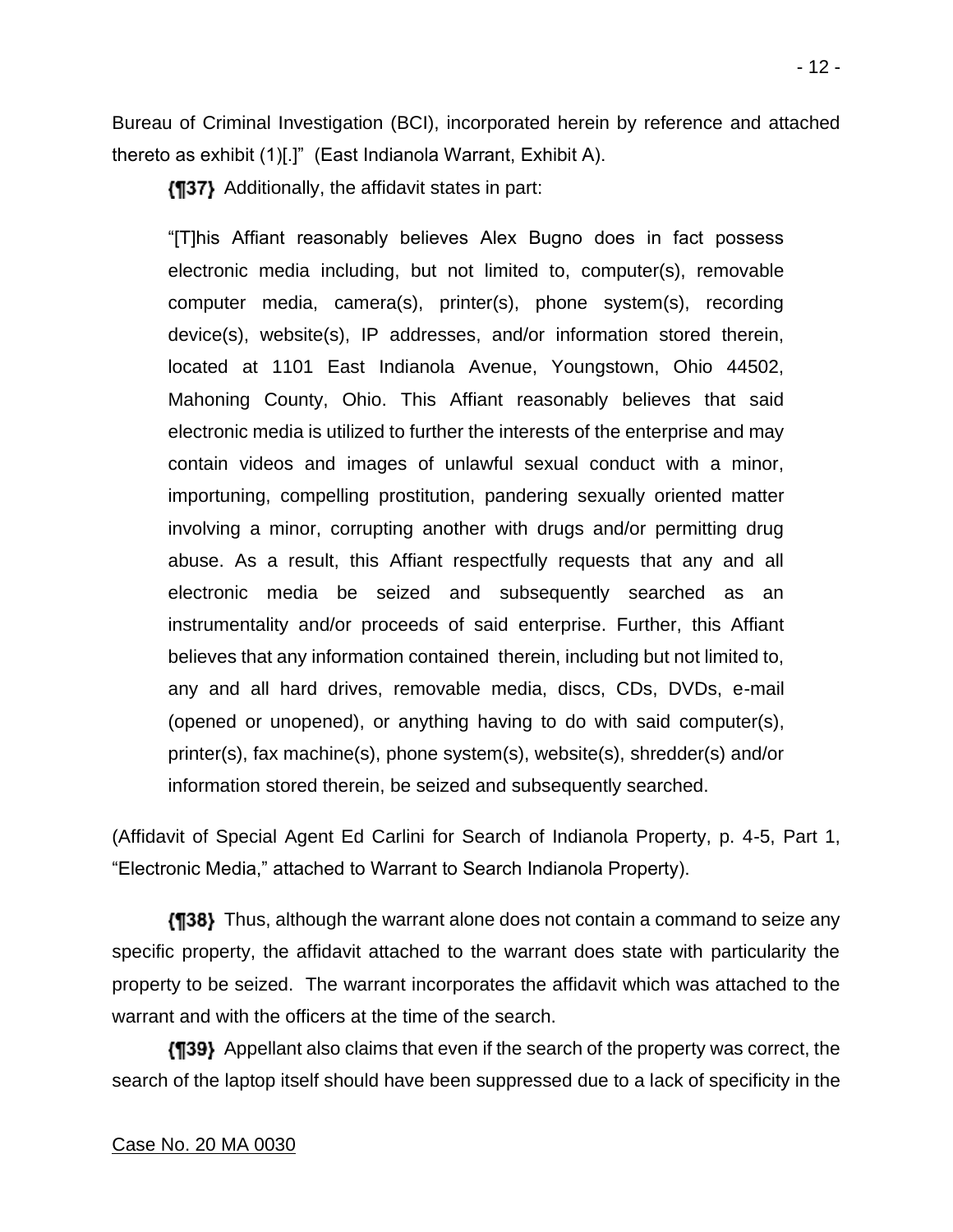warrant. As addressed, however, Appellant's claim disregards the warrant's incorporation of the supporting affidavit. In addition, regarding the laptop, we determine that the laptop warrant specifically does request the ability to search and seize that item, namely:

An HP Pavillion DV9700 Laptop, Model #KR269AV, S/N CNF8241JZK. Authorization is requested by searching officers to seize, search, listen to, read, review, copy, operate, and/or maintain the above-described property and to convert it to human-readable form as necessary. All of which is evidence in the following criminal offenses: O.R.C. 2907.04 Unlawful Sexual Conduct with a Minor; 2907.07 Importuning; 2907.31 Disseminating Matter Harmful to Juveniles; 2907.322 Pandering Sexually Oriented Matter Involving a Minor.

(HP Pavillion DV9700 Laptop Warrant, Exhibit G).

The laptop warrant was not facially invalid due to a lack of particularity. In *State v. Castagnola*, 145 Ohio St.3d 1, 2015-Ohio-1565, the Supreme Court of Ohio held:

[T]he particularity requirement of the Fourth Amendment applies to the search of a computer and requires a search warrant to particularly describe the items believed to be contained on the computer with as much specificity as the affiant's knowledge and the circumstances of the case allow and that the search be conducted in a manner that restricts the search for the items identified.

## *Id.* at ¶ 106.

**[¶41]** In *Castagnola*, the Supreme Court of Ohio reversed because the warrant was a blanket search of "records and documents stored on the computer" with no further explanation. *Id.* at ¶ 82. Here, there was much more explanation as the warrant only allowed a search for evidence relating to certain sex offenses involving juveniles. (HP Pavillion DV9700 Laptop Warrant, Exhibit G). Thus, the laptop warrant was not facially invalid due to a lack of particularity. *See Castagnola*. Accordingly, the trial court properly denied Appellant's motion to suppress.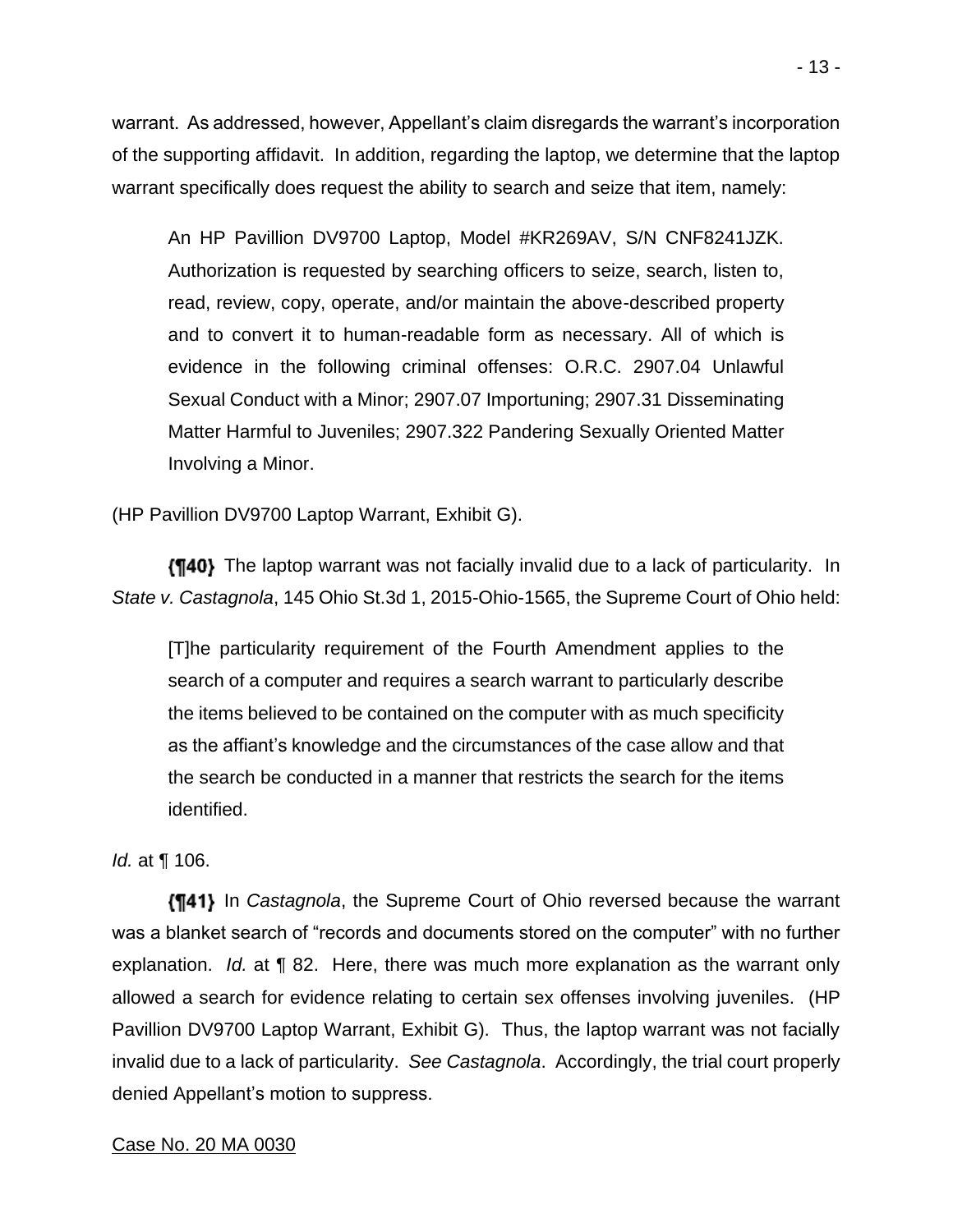Even assuming arguendo that the search of the laptop was somehow invalid, the trial court properly held that the exclusionary rule did not apply. *See State v. Wilmoth*, 22 Ohio St.3d 251, paragraph one of the syllabus (1986) ("The exclusionary rule should not be applied to suppress evidence obtained by police officers acting in objectively reasonable, good faith reliance on a search warrant issued by a detached and neutral magistrate but ultimately found to be invalid.")

The Supreme Court of Ohio in *Castagnola* explained the test to be applied when an officer/state agent is alleged to have searched and/or seized pursuant to a warrant that lacks particularity:

Suppression remains an appropriate remedy (1) when an officer relies on a warrant that is based on an affidavit "'so lacking in indicia of probable cause as to render official belief in its existence entirely unreasonable'" and (2) when a warrant is "so facially deficient—i.e., in failing to particularize the place to be searched or the things to be seized—that the executing officers cannot reasonably presume it to be valid."

*Castagnola*, *supra,* at ¶ 98.

We disagree that the warrant was facially deficient. Nevertheless, the trial court properly held that the warrant was not lacking in indicia of probable cause, that the foregoing test in *Castagnola* was not met, and that exclusion could not follow.<sup>5</sup> The record reveals the affiant was correct as the search of the laptop revealed numerous instances of child pornography and a video of Appellant engaging in a sex act with a juvenile.

**{¶45}** Appellant's first assignment of error is without merit.

## **ASSIGNMENT OF ERROR NO. 2**

**THE TRIAL COURT ERRED IN DENYING APPELLANT'S MOTION TO SEVER COUNT 35, PANDERING OBSCENITY, FROM COUNTS 7 THROUGH 20, COMPELLING PROSTITUTION, AS JOINDER OF THESE** 

<sup>5</sup> Appellant's reliance on *State v. Dibble*, 159 Ohio St.3d 322, 2020-Ohio-546, is misplaced because the issue in that case deals with a lack of probable cause in obtaining a warrant. The issue in the case at bar deals with the execution of the warrant. There is ample probable cause here to support the timely warrant.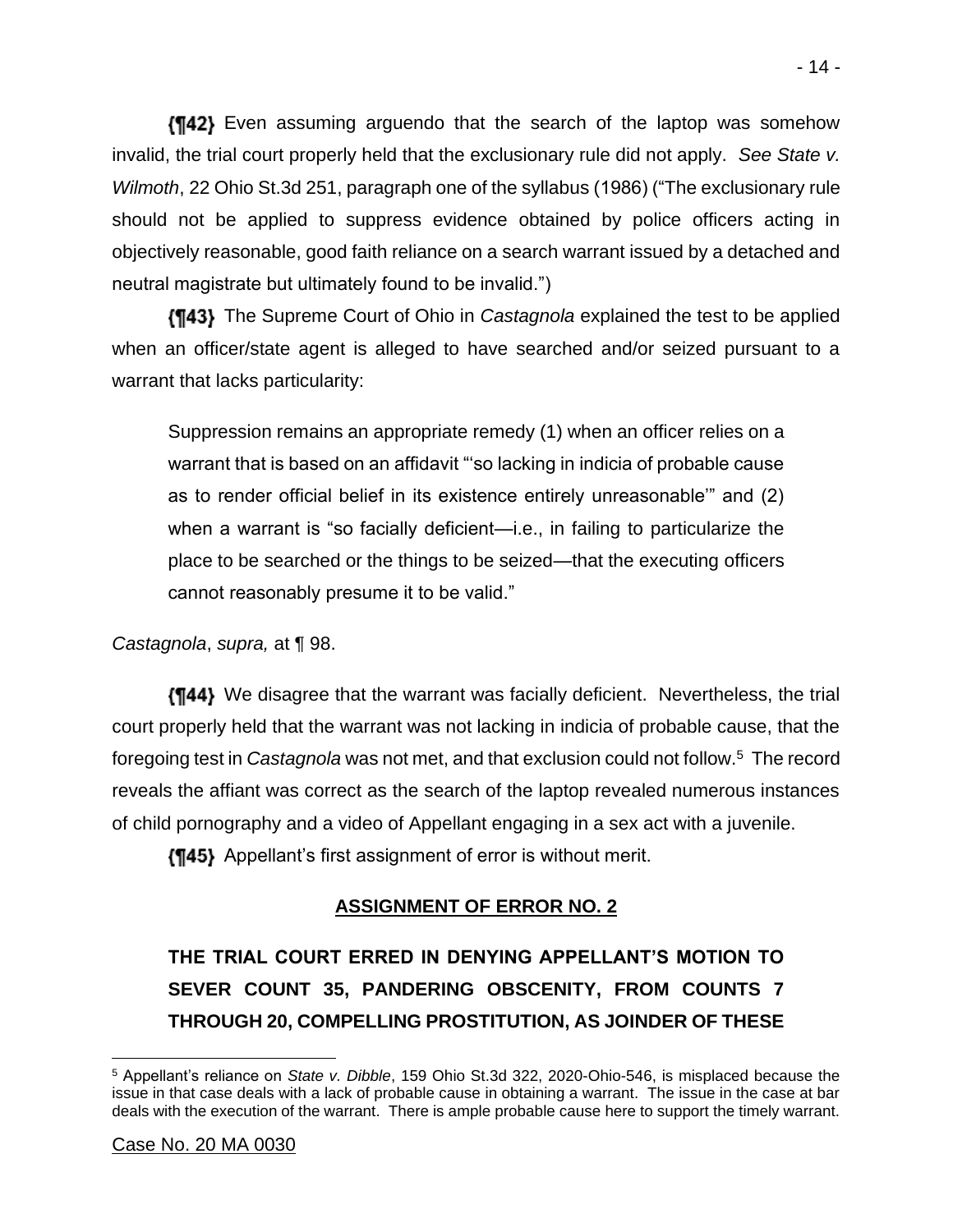## **OFFENSES AT TRIAL AS THE IMPROPER JOINDER COUNTS PREJUDICED APPELLANT'S RIGHT TO A FAIR TRIAL.**

**[146]** In his second assignment of error, Appellant contends the trial court abused its discretion in denying his motion to sever count 35 from counts seven through 20.

Crim.R. 14 provides that a trial court shall order separate trials if a defendant is prejudiced by joinder. Joinder to avoid multiple trials is favored by the courts for several reasons, among these: to conserve judicial resources, including time and expense; reduce the chance of conflicting results in successive trials before different juries and reduce inconvenience to the witnesses. *State v. Clifford* (1999), 135 Ohio App.3d 207, 211. To prevail on a claim that the trial court erred in consolidating charges for trial, the defendant must demonstrate affirmatively: (1) that his rights were prejudiced, (2) that at the time that the trial court ruled on the motion to consolidate, he provided the court with sufficient information in order to weigh the considerations favoring joinder against the defendant's right to a fair trial, and (3) that given the information provided, the court abused its discretion in consolidating the charges for trial. *State v. Schaim* (1992), 65 Ohio St.3d 51, 59; *State v. Torres* (1981), 66 Ohio St.2d 340, syllabus of the court.

A defendant has the burden of affirmatively showing that his rights were prejudiced by joinder. *State v. Clifford, supra,* 211, citing *State v. Torres, supra.* To determine whether such prejudice would occur, the trial court must determine whether evidence of the other crimes would be admissible even if the counts were severed and, if not, whether the evidence of each crime is simple and distinct. *State v. Schaim, supra,* 59. Absent a clear showing of abuse of discretion, a trial court's decision regarding joinder will not be disturbed. *State v. Clifford, supra,* 211. The term "abuse of discretion" connotes more than an error of law or of judgment; it implies that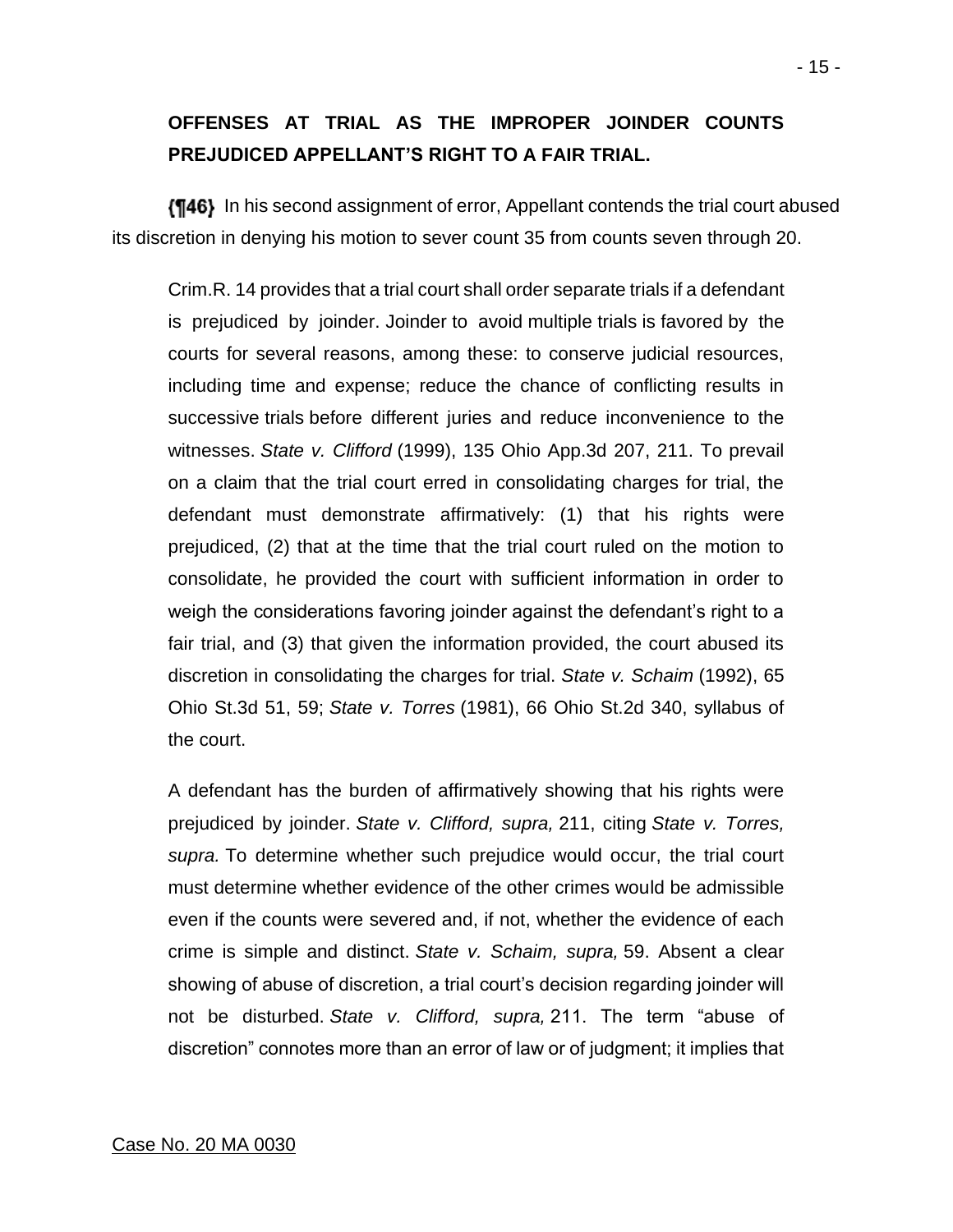the trial court's attitude is unreasonable, arbitrary or unconscionable. *State v. Adams* (1980), 62 Ohio St.2d 151, 158.

*State v. Linde*, 7th Dist. Belmont No. 99-BA-21, 2001 WL 649162, \*1-2 (June 5, 2001).

As stated, Appellant's trial encompassed two groups of charges: (1) counts seven through 20 each alleged compelling prostitution in violation of R.C. 2907.21(A)(2)(b) and (c) involving R.O. and M.W.; and (2) count 35 alleged pandering obscenity involving a minor in violation of R.C. 2907.321(A)(3) involving M.C. Count 35 involved a single, separate victim from counts seven through 20. It is difficult to see how the evidence would be confused by the jury as it was both simple and distinct. *See*  Evid.R. 404(B); *State v. Dew*, 7th Dist. Mahoning No. 08 MA 62, 2009-Ohio-6537, ¶ 95. The evidence was admissible relative to both groups of charges, i.e., as it showed that it was the same type of sexual conduct and proved Appellant's motive for committing sex offenses (sexual gratification based on sexual contact). *See State v. Gawron*, 7th Dist. Belmont No. 20 BE 0009, 2021-Ohio-3634, ¶ 43-48. Thus, the trial court did not abuse its discretion in denying severance.

**{¶48}** Appellant's second assignment of error is without merit.

## **ASSIGNMENT OF ERROR NO. 3**

**THE PROSECUTOR ENGAGED IN PROSECUTORIAL MISCONDUCT DURING TRIAL AND CLOSING ARGUMENTS, THUS DEPRIVING APPELLANT OF HIS RIGHT TO A FAIR TRIAL.**

## **ASSIGNMENT OF ERROR NO. 4**

**THE TRIAL COURT ERRED BY ALLOWING EVIDENCE DURING THE STATE'S CASE-IN-CHIEF REGARDING THE APPELLANT'S PRE-ARREST SILENCE AND ABUSED ITS DISCRETION IN FAILING TO GRANT A MISTRIAL BASED ON THE ADMISSION OF THAT EVIDENCE.**

**{¶49}** In his third assignment of error, Appellant alleges the prosecutor engaged in misconduct during trial and closing arguments. In his fourth assignment of error,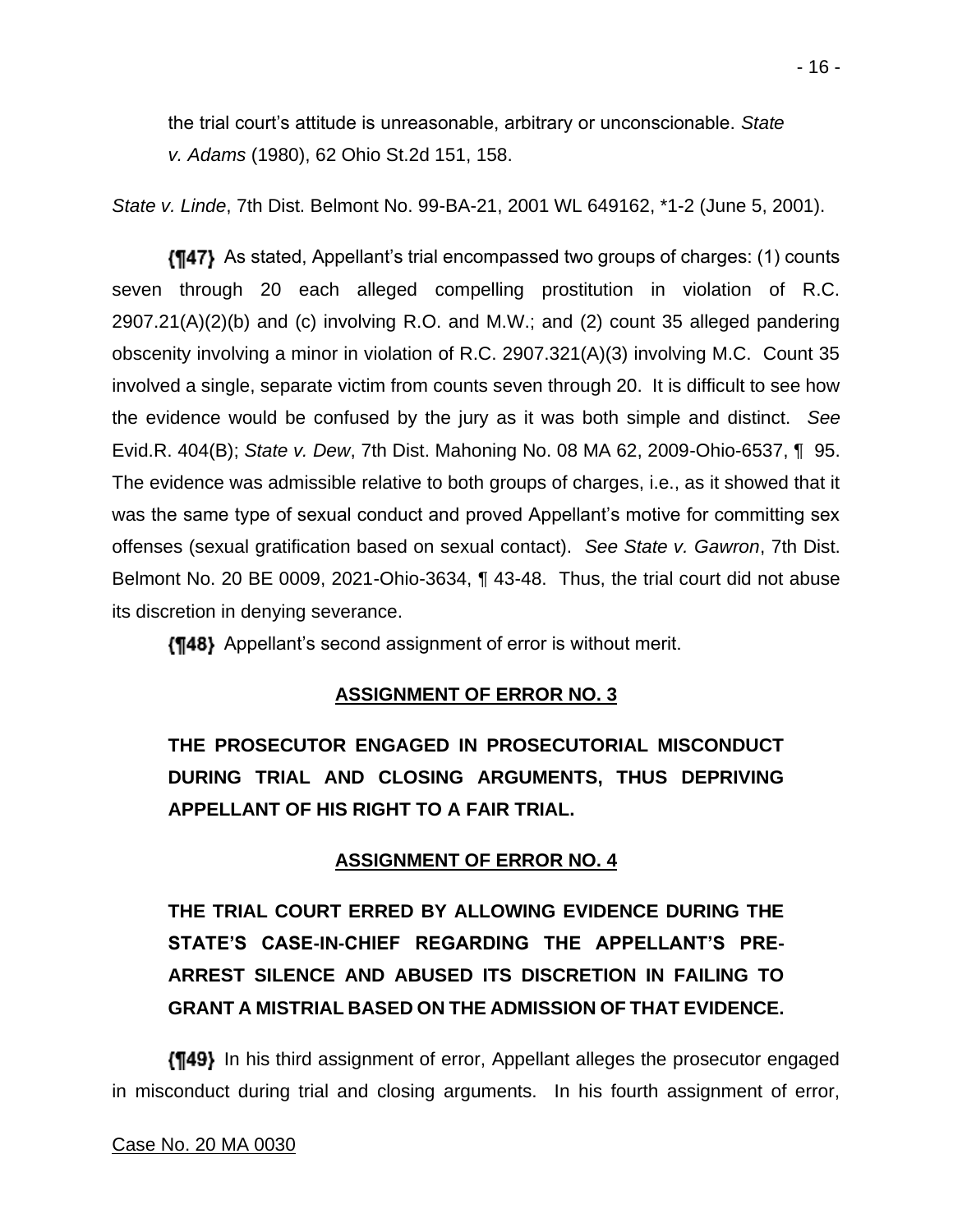Appellant takes issue with a single reference to pre-arrest silence. Because his assignments are interrelated, we will address them together.

"The right to remain silent is conferred by the United States and the Ohio Constitutions." *State v. Graber*, 5th Dist. Stark No. 2002CA00014, 2003- Ohio-137, ¶ 78. "The privilege against self-incrimination 'is fulfilled only when the person is guaranteed the right "to remain silent unless he chooses to speak in the unfettered exercise of his own will."'" *Id.*, quoting *Miranda v. Arizona*, 384 U.S. 436, 460, 86 S.Ct. 1602 (1966), quoting *Malloy v. Hogan*, 378 U.S. 1, 8, 84 S.Ct. 1489, (1964). *See also State v. Plott*, 3d Dist. Seneca No. 13-15-39, 2017-Ohio-38, ¶ 86, citing *Doyle v. Ohio*, 426 U.S. 610, 618, 96 S.Ct. 2240 (1976). "This rule enforces one of the underlying policies of the Fifth Amendment, which is to avoid having the jury assume that a defendant's silence equates with guilt." *State v. Perez*, 3d Dist. Defiance No. 4-03-49, 2004-Ohio-4007, ¶ 10, citing *State v. Leach*, 102 Ohio St.3d 135, 2004-Ohio-2147, ¶ 30, citing *Murphy v. Waterfront Comm. of New York Harbor*, 378 U.S. 52, 55, 84 S.Ct. 1594 (1964). "However, the introduction of evidence regarding a defendant's decision to remain silent does not constitute reversible error if, based on the whole record, the evidence was harmless beyond any reasonable doubt." *State v. Zimmerman*, 18 Ohio St.3d 43, 45 (1985).

*State v. Chavez*, 3rd Dist. Seneca Nos. 13-19-05, 13-19-06, 13-19-07, 2020-Ohio-426, ¶ 50.

**(150)** Regarding pre-arrest silence, Appellant stresses that he did not take the stand in his own defense, thereby preserving his Fifth Amendment right to silence. Appellant takes issue with a small portion of the State's direct examination of Officer Rowley. Specifically, the prosecutor asked Officer Rowley if Appellant offered a statement to him. Officer Rowley indicated that he had nothing in his notes that revealed any statement. Appellant believes the State improperly commented on his right to silence. Appellant moved for a mistrial which was overruled by the trial court.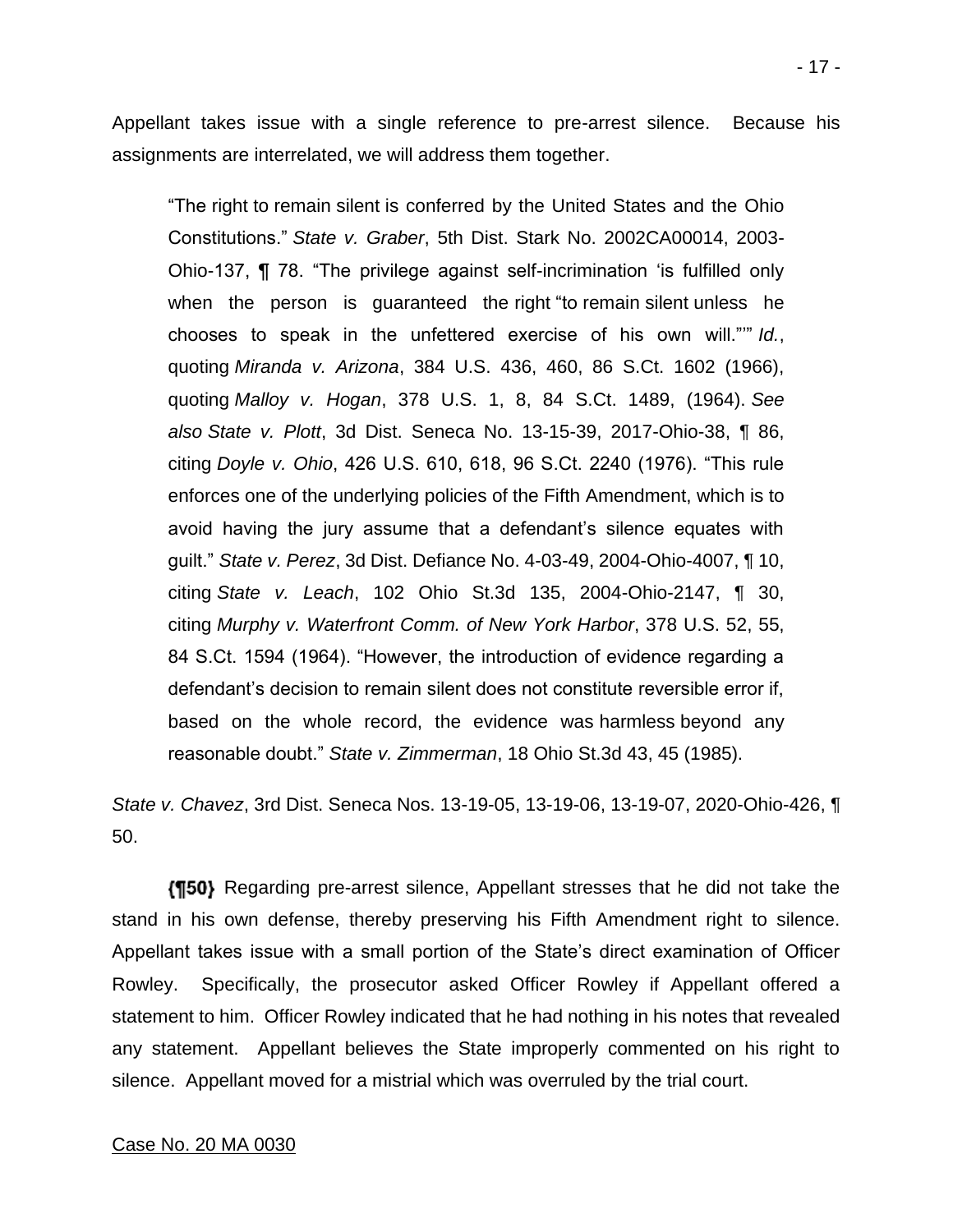**(151)** Because this was a single, isolated statement without any suggestion that the jury should infer guilt from it, any error was harmless. *See State v. Treesh*, 90 Ohio St.3d 460, 480 (2001) ("A single comment by a police officer as to a suspect's silence without any suggestion that the jury infer guilt from the silence constitutes harmless error.")

Appellant also claims the prosecutor engaged in misconduct during closing arguments.

When reviewing a claim of prosecutorial misconduct in closing arguments, the reviewing court evaluates whether remarks were improper and, if so, whether they prejudicially affected the defendant's substantial rights. *State v. Lott*, 51 Ohio St.3d 160, 165, 555 N.E.2d 293 (1990). The prosecution is afforded wide latitude in summation. *Id.* Contested statements made during closing arguments are not viewed in isolation but are read in context of the entire argument and the entire case. *State v. Treesh*, 90 Ohio St.3d 460, 466, 739 N.E.2d 749 (2001); *State v. Rahman*, 23 Ohio St.3d 146, 154, 492 N.E.2d 401 (1986) (also noting if the Court were to find "every remark made by counsel outside of the testimony were grounds for a reversal, comparatively few verdicts would stand, since in the ardor of advocacy, and in the excitement of trial, even the most experienced of counsel are occasionally carried away by this temptation").

*State v. Hymes*, 7th Dist. Mahoning No. 19 MA 0130, 2021-Ohio-3439, ¶ 82.

Appellant claims the State referred to him as a "predator" and denigrated defense counsel during closing arguments by saying the defense was "throwing darts" and was "smoke and mirrors." (1/15/2020 Jury Trial T.p., p. 1761, 1767, 1782). These comments, however, have been made before from prosecutors during closing arguments in other trials and have not constituted prosecutorial misconduct. *See Hymes*, *supra,* at ¶ 85; *State v. Burns*, 5th Dist. Stark No. 2010CA00279, 2011-Ohio-815, ¶ 24-35. The same applies here. Even assuming arguendo that the statements were improper, they did not saturate the trial with emotion or impact Appellant's substantial rights as there was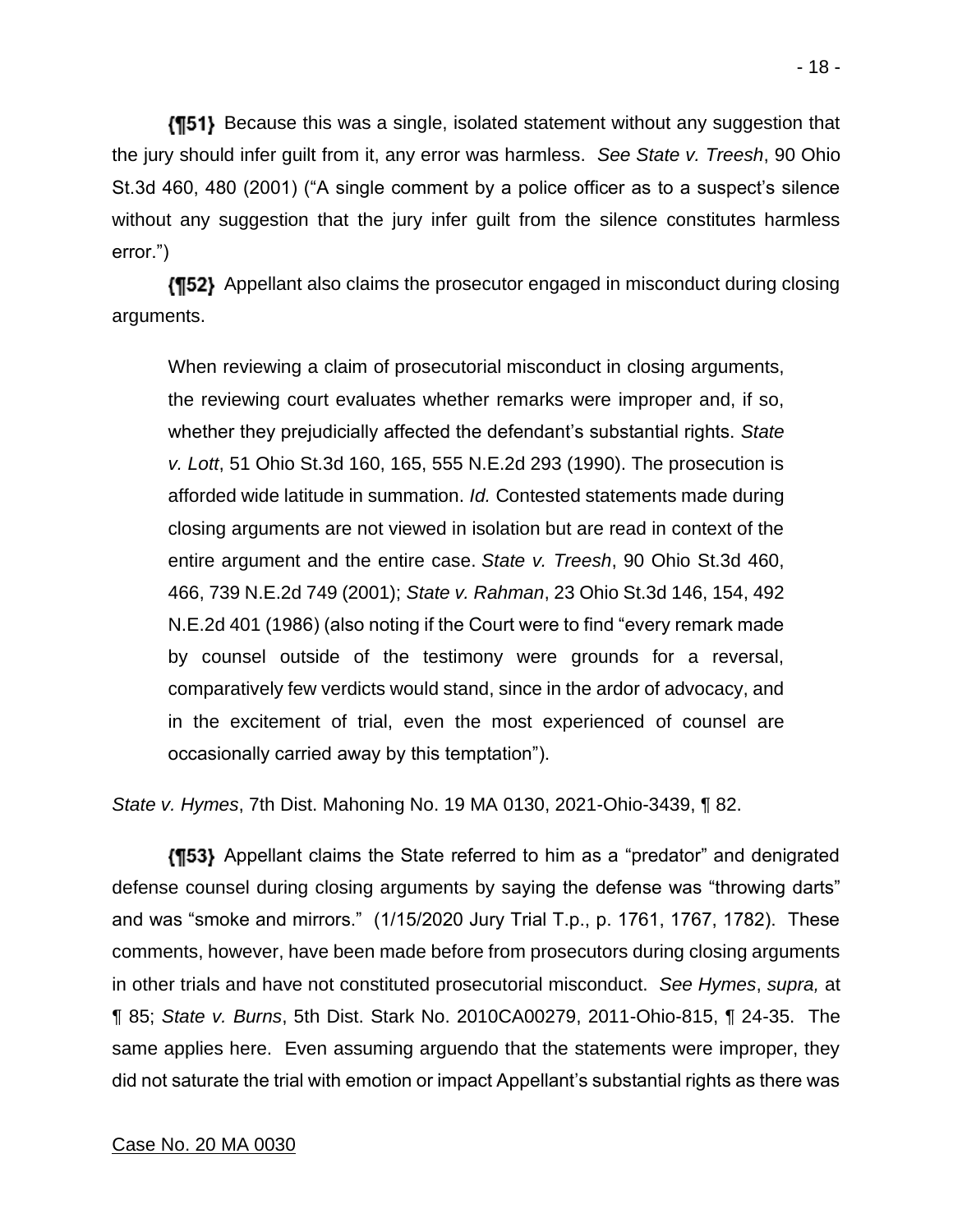ample evidence of his guilt, as addressed. *See State v. Keenan*, 66 Ohio St.3d 402, 409 (1993).

Appellant's third and fourth assignments of error are without merit.

## **ASSIGNMENT OF ERROR NO. 5**

# **THE TRIAL COURT ERRED BY ALLOWING TESTIMONY AS TO A NUMBER OF PILLS AND LIQUID DRUGS FOUND AT BUGNO TOWING AND NOT CONNECTED TO THE APPELLANT OR THE CHARGES AGAINST HIM.**

**In 55)** In his fifth assignment of error, Appellant contends the jury should not have heard the testimony of BCI Agent Voss regarding controlled substances that were found during the search of Appellant's business. Appellant maintains the evidence and testimony relating to these drugs constituted impermissible other acts evidence and was prejudicial.

**{¶56}** "[T]he admission or exclusion of relevant evidence rests within the sound discretion of the trial court.'" *State v. Palmer*, 7th Dist. Mahoning No. 19 MA 0108, 2021- Ohio-4639, ¶ 55, quoting *State v. Sage*, 31 Ohio St.3d 173 (1987), paragraph two of the syllabus. "'Relevant evidence' means evidence having any tendency to make the existence of any fact that is of consequence to the determination of the action more probable or less probable than it would be without the evidence." Evid.R. 401.

**{157}** As stated, both R.O. and M.W. testified that Appellant gave them pills on occasion before sexually abusing them. Because pills, like the ones described by each victim, were found at Appellant's business, where the abuse occurred, the evidence was clearly relevant. Evid.R. 401; *see, e.g., State v. Wallace*, 7th Dist. Mahoning No. 19 MA 0093, 2021-Ohio-3303, ¶ 33. Because the evidence was admissible, the trial court did not abuse its discretion in allowing the relevant testimony.

**{¶58}** Appellant's fifth assignment of error is without merit.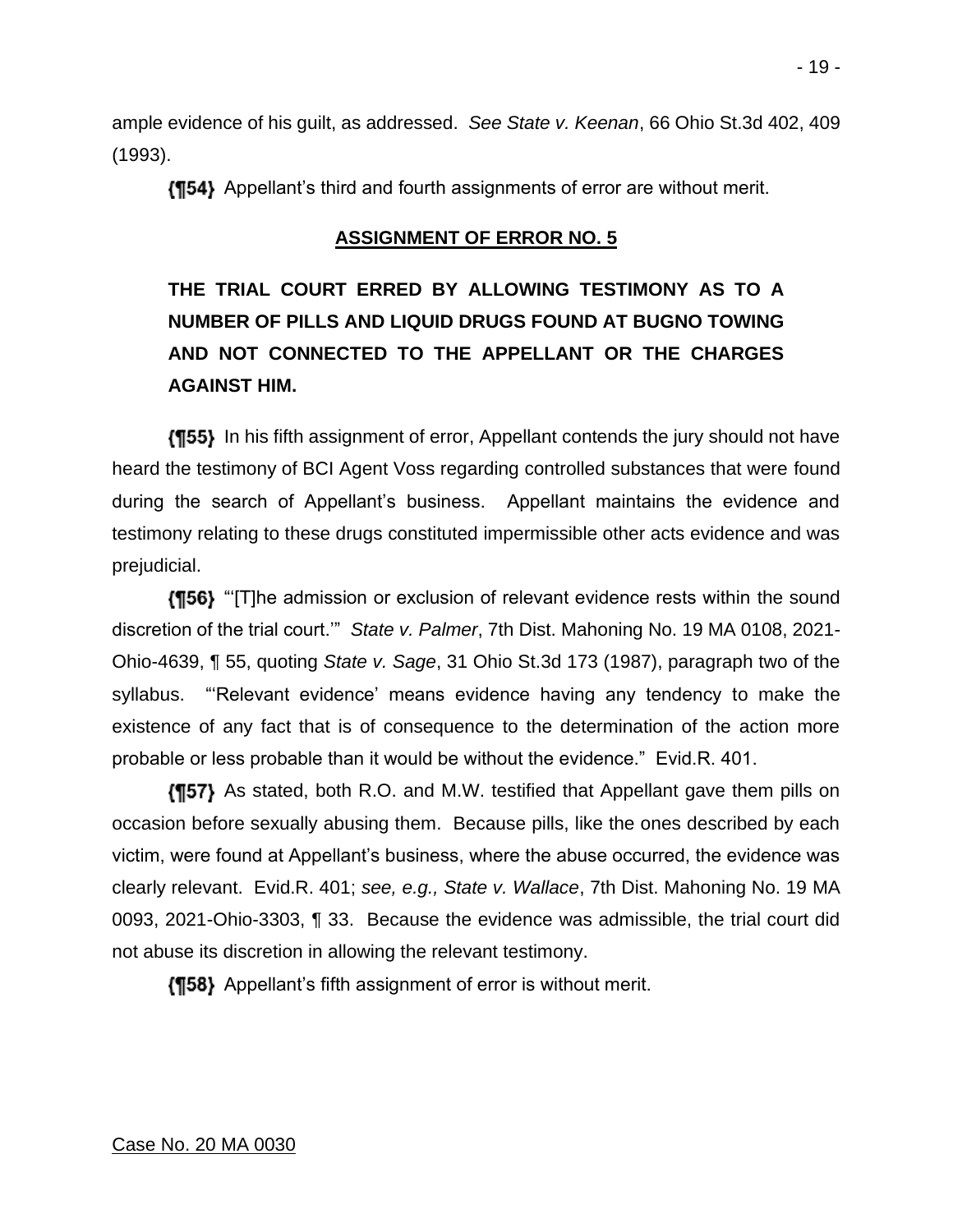### **ASSIGNMENT OF ERROR NO. 6**

**THE JURY'S VERDICT OF GUILTY AS TO THE PANDERING OBSCENITY INVOLVING A MINOR WAS NOT SUPPORTED BY SUFFICIENT EVIDENCE AND VERDICTS OF GUILTY AS TO ALL COUNTS WERE AGAINST THE MANIFEST WEIGHT OF THE EVIDENCE.**

**[159]** In his sixth assignment of error, Appellant calls into question the sufficiency and weight of the evidence adduced at trial. Specifically, Appellant contends that the State did not present sufficient evidence to support his conviction for pandering obscenity involving a minor. Appellant further contends his convictions for compelling prostitution and pandering obscenity involving a minor are against the manifest weight of the evidence.

"When a court reviews a record for sufficiency, '(t)he relevant inquiry is whether, after viewing the evidence in a light most favorable to the prosecution, any rational trier of fact could have found the essential elements of the crime proven beyond a reasonable doubt.' *State v. Maxwell*, 139 Ohio St.3d 12, 2014-Ohio-1019, 9 N.E.3d 930, ¶ 146, quoting *State v. Jenks*, 61 Ohio St.3d 259, 574 N.E.2d 492 (1991), paragraph two of the syllabus; *Jackson v. Virginia*, 443 U.S. 307, 99 S.Ct. 2781, 61 L.Ed.2d 560 (1979).

In determining whether a criminal conviction is against the manifest weight of the evidence, an Appellate court must review the entire record, weigh the evidence and all reasonable inferences, consider the credibility of witnesses, and determine whether, in resolving conflicts in the evidence, the trier of fact clearly lost its way and created such a manifest miscarriage of justice that the conviction must be reversed. *State v. Thompkins*, 78 Ohio St.3d 380, 387, 678 N.E.2d 541 (1997); *State v. Hunter*, 131 Ohio St.3d 67, 2011-Ohio-6524, 960 N.E.2d 955, ¶ 119.\* \* \*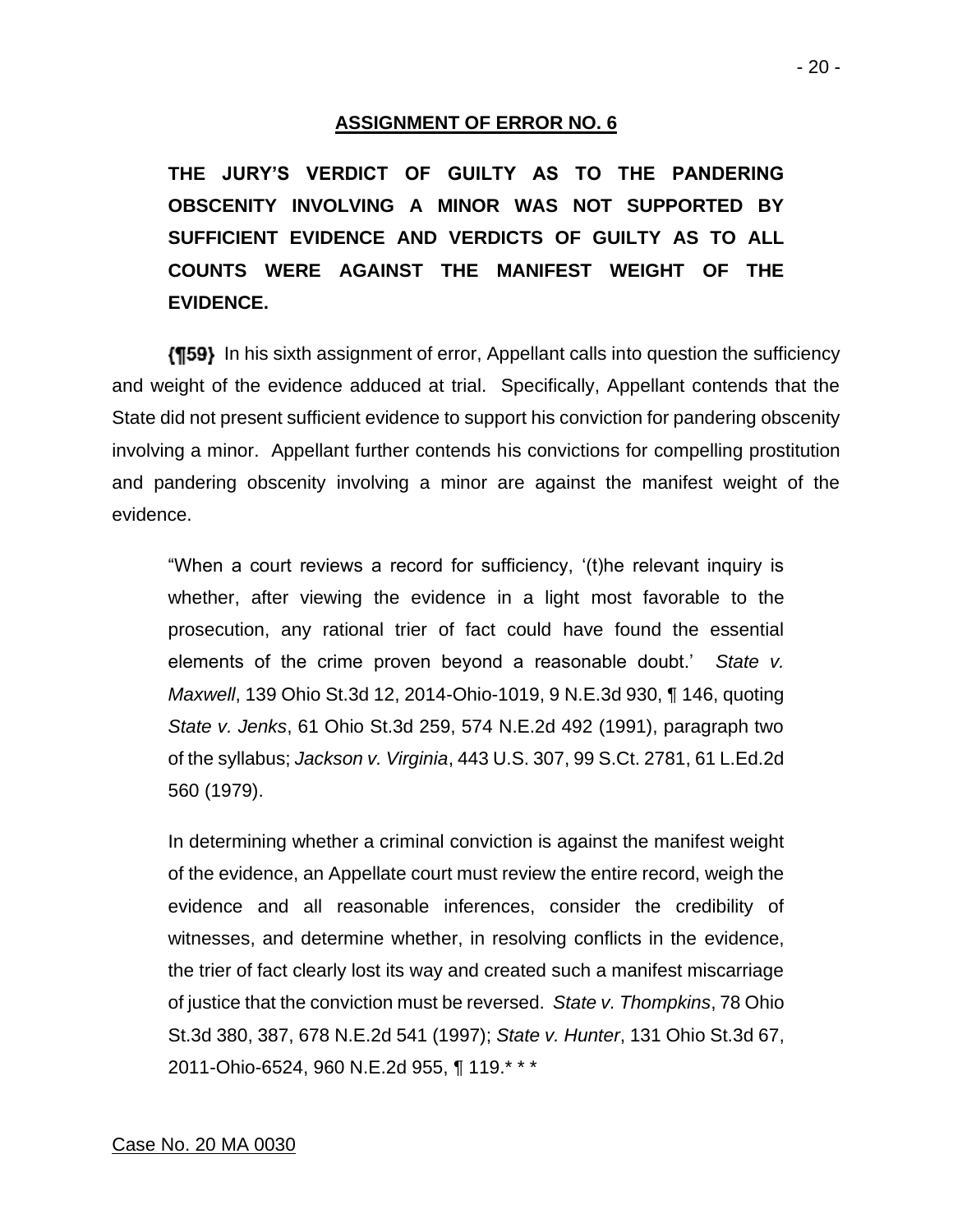The weight to be given to the evidence and the credibility of the witnesses are nonetheless issues for the trier of fact. *State v. DeHass*, 10 Ohio St.2d 230, 227 N.E.2d 212 (1967). The trier of fact "has the best opportunity to view the demeanor, attitude, and credibility of each witness, something that does not translate well on the written page." *Davis v. Flickinger*, 77 Ohio St.3d 415, 418, 674 N.E.2d 1159 (1997).

*State v. T.D.J.*, 7th Dist. Mahoning No. 16 MA 0104, 2018-Ohio-2766, ¶ 46-48.

"'(C)ircumstantial evidence and direct evidence inherently possess the same probative value.'" *State v. Biros*, 78 Ohio St.3d 426, 447, 678 N.E.2d 891 (1997), quoting *Jenks, supra*, paragraph one of the syllabus.

**{¶61}** For the reasons addressed below, we determine the judgment is not against the manifest weight of the evidence and further conclude it is supported by sufficient evidence.

**{[62}** Appellant takes issue with the guilty finding for pandering obscenity involving a minor, a felony of the second degree, in violation of R.C. 2907.321(A)(3), which states: "(A) No person, with knowledge of the character of the material or performance involved, shall do any of the following: \* \* \* (3) Create, direct, or produce an obscene performance that has a minor or impaired person as one of its participants[.]"

R.C. 2907.01(K) defines "Performance" to mean "any motion picture, preview, trailer, play, show, skit, dance, or other exhibition performed before an audience."

**{¶64}** The term "audience" is not defined by the Revised Code. Appellant claims the State did not present any evidence as to the "audience" portion of the statutory definition and, therefore, his conviction for pandering obscenity involving a minor must fail. We disagree.

**{¶65}** As stated, Appellant made video recordings which revealed him engaging in sex acts with juvenile boys. Appellant paid his victims extra to be filmed. The State's witnesses indicated that Appellant intended to livestream the sexual abuse on the internet. The video played for the jury shows Appellant, inter alia, engaging in masturbation in front of a minor victim, M.C. (State's Exhibit 1). Engaging in masturbation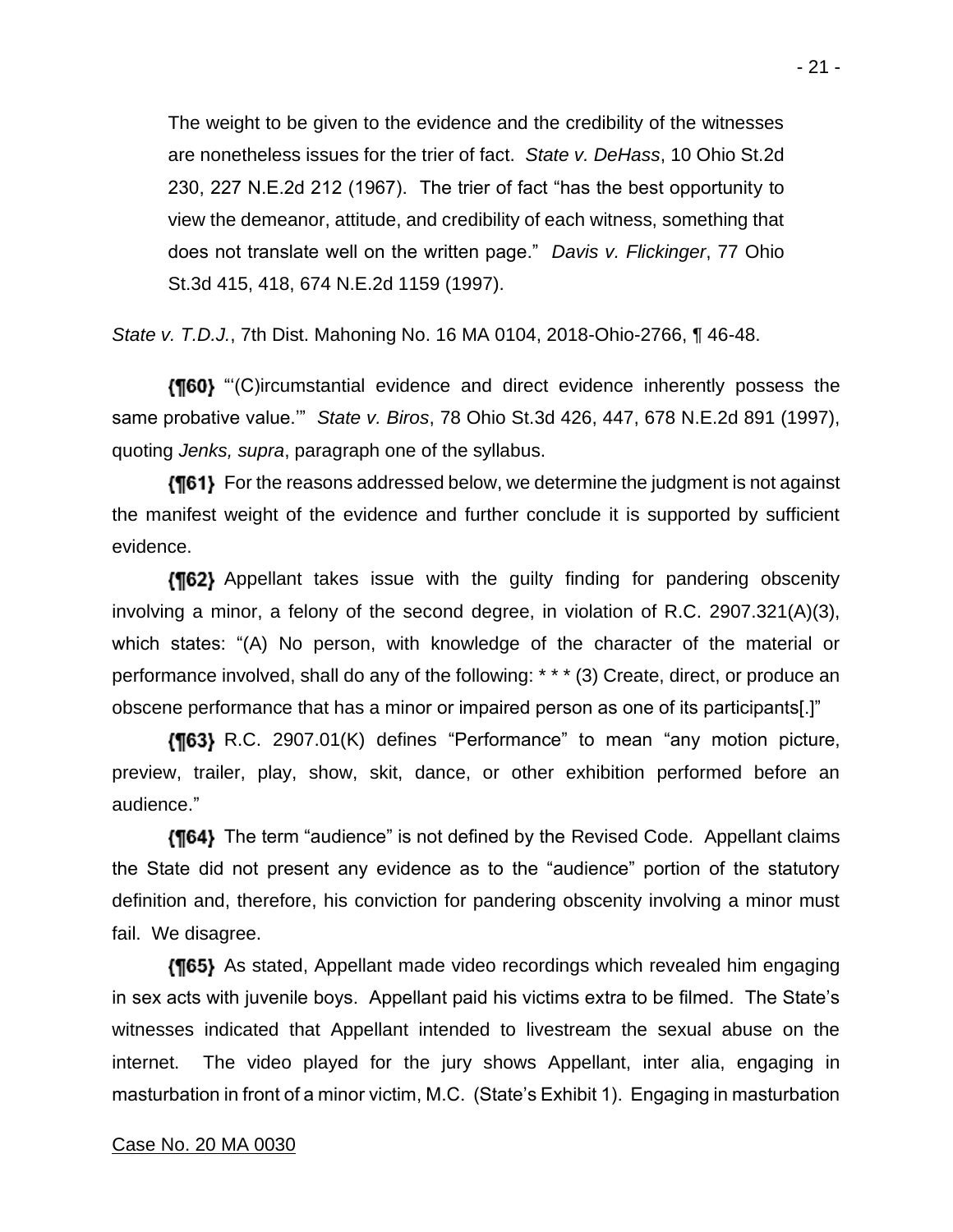- 22 -

in front of a juvenile is sufficient to satisfy the "performance" element of R.C. Chapter 2907 offenses. *See State v. Lang*, 8th Dist. Cuyahoga No. 89553, 2008-Ohio-4226, ¶ 13; *State v. Schmidt*, 10th Dist. Franklin No. 08AP-348, 2009-Ohio-1548, ¶ 34.

{¶66} Thus, Appellant's argument relative to an "audience," a subpart of the R.C. 2907.01(K) "Performance" definition, fails. *See also State v. Edmiston*, 8th Dist. Cuyahoga No. 93397, 2010-Ohio-3413, ¶ 27 ("The definition of 'performance' under R.C. 2907.01[(K)] includes the notion of people acting with the expectation that they are being watched by an audience.") It is reasonable to believe that M.C. thought that he was, or would later be, watched by an audience, i.e., either by other people or by Appellant himself at a later time.

Pursuant to *Jenks, supra*, there is sufficient evidence upon which the jury could reasonably conclude beyond a reasonable doubt that the elements of pandering obscenity involving a minor were proven. Thus, the trial court did not err in overruling Appellant's Crim.R. 29 motion.

**{¶68}** Also, Appellant claims there are discrepancies in the testimony of R.O. and M.W. Appellant further claims that his witnesses' testimony revealed that he was sometimes out of town during the overall timeframe of the alleged sexual abuse. We note, however, that any discrepancies were resolved by the jury and the jury chose to believe the State's witnesses. *DeHass, supra*, at paragraph one of the syllabus. Based on the evidence presented, as previously stated, the jury did not clearly lose its way in finding Appellant guilty of compelling prostitution and pandering obscenity involving a minor. *Thompkins, supra*, at 387.

**{¶69}** Appellant's sixth assignment of error is without merit.

## **CONCLUSION**

For the foregoing reasons, Appellant's assignments of error are not welltaken. The February 6, 2020 judgment of the Mahoning County Court of Common Pleas convicting Appellant for compelling prostitution and pandering obscenity involving a minor following a trial by jury and sentencing him to a total of 17 years in prison and labeling him a Tier II Sex Offender or Child-Victim Offender is affirmed.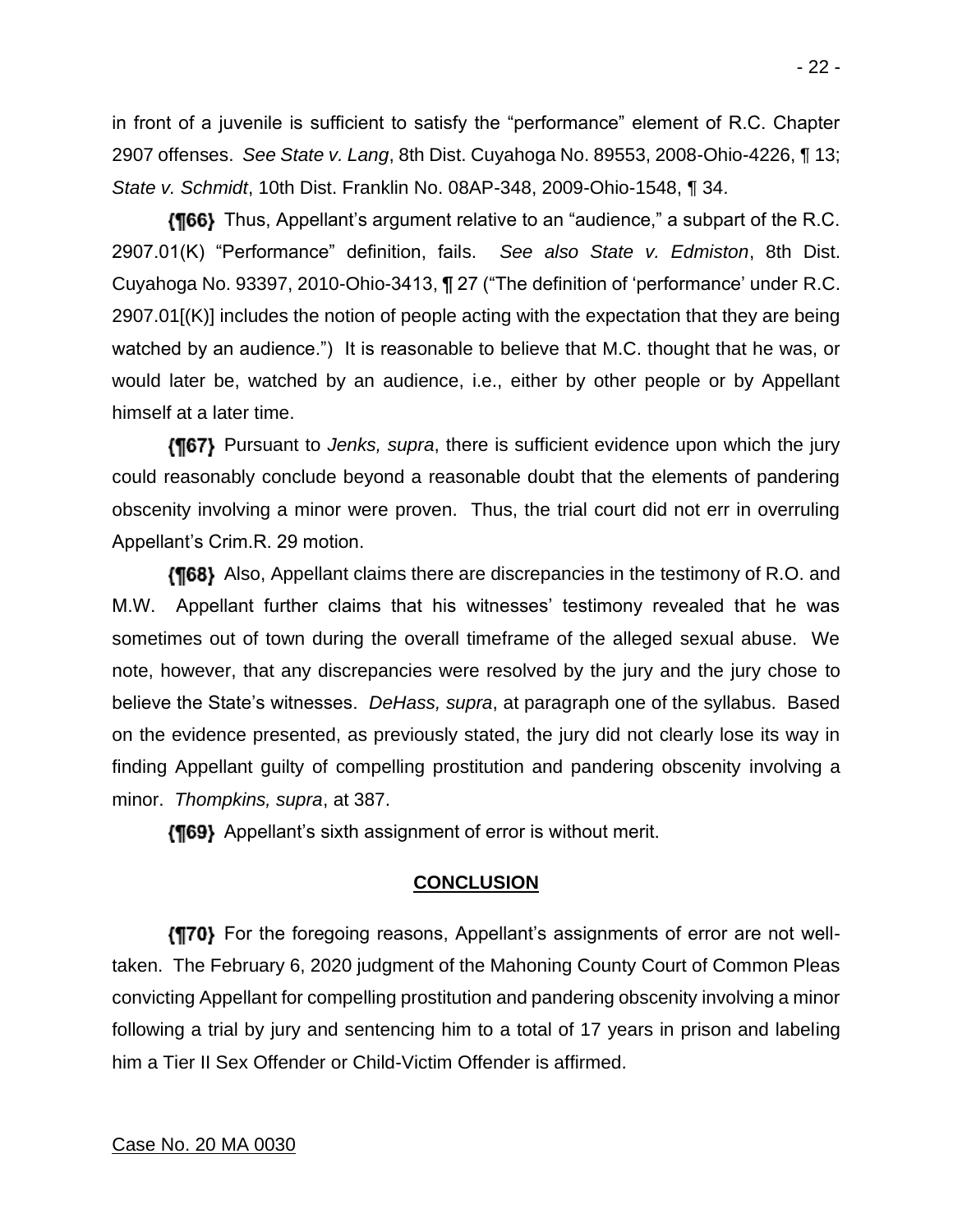Waite, J., concurs.

Robb, J., concurs.